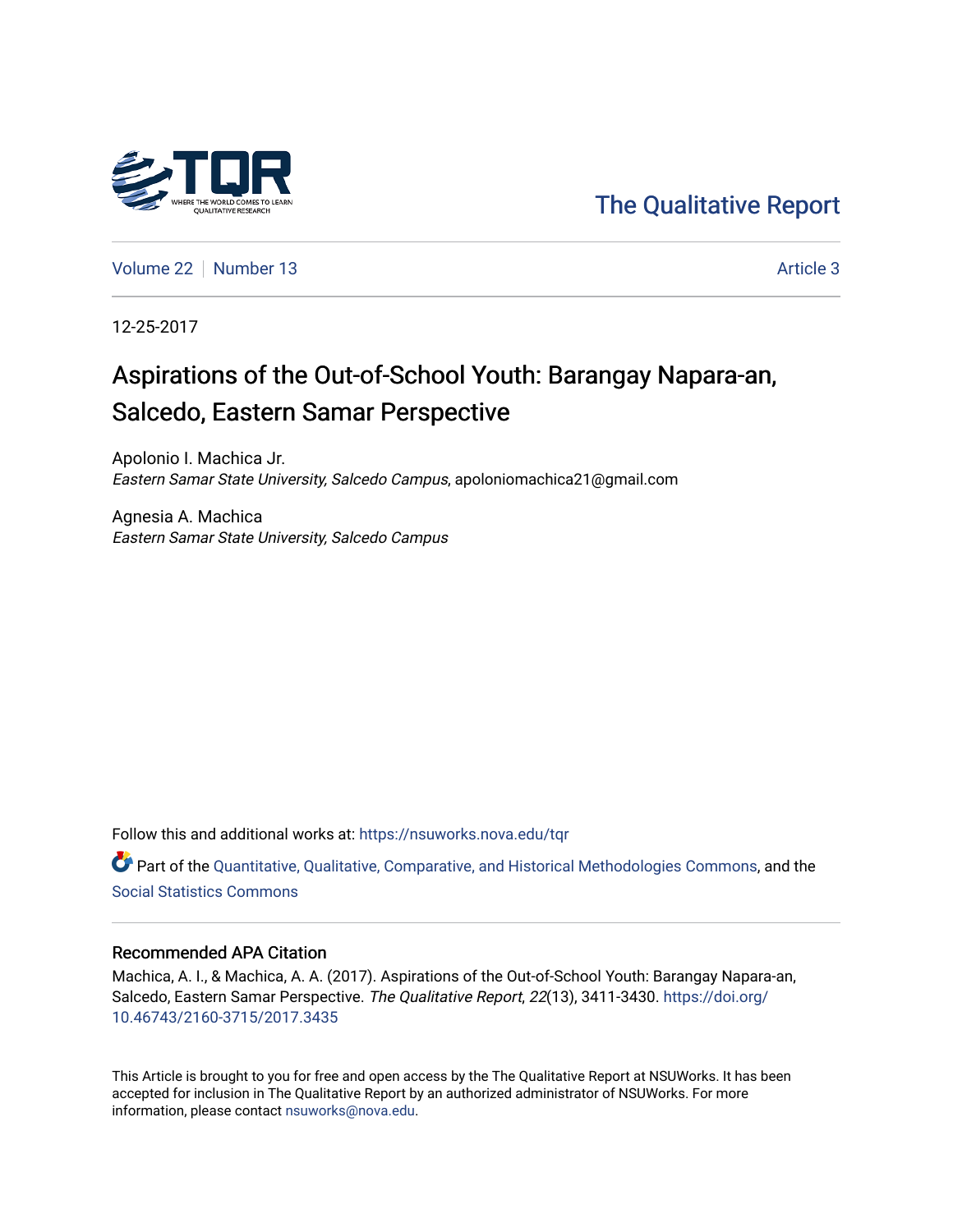# **Qualitative Research Graduate Certificate** Indulge in Culture Exclusively Online . 18 Credits **LEARN MORE**

### Aspirations of the Out-of-School Youth: Barangay Napara-an, Salcedo, Eastern Samar Perspective

#### Abstract

Aspiration is an ingredient in achieving something in life. It makes or unmakes success. Aspirations differ among the youth. Rural youth aspire for education because through education they can fulfill their dreams in life (Tafere, 2015). The existence of the out-of-school youths, however, along the peripheries of educational institutions in Barangay Napara-an prompted this case study to explore the aspirations of these out-of-school youths of the rural barangay. Eight participants who were not enrolled in the Alternative Learning System (ALS) Program were selected through the assistance of ALS personnel. Data gathered from the participants through personal interview were compared with the researchers' notes and observation, theoretical views, and insights offered by other faculty-researchers for a triangulated result of the study. Lack of self-motivation and personal conviction camouflaged by low socio-economic condition comprised the reasons of the out-of-school youths for not achieving their aspirations.

#### Keywords

Aspiration, Out-of-School Youth, Qualitative Research, Education, Case Study, Eastern Samar, Philippines

#### Creative Commons License



This work is licensed under a [Creative Commons Attribution-Noncommercial-Share Alike 4.0 License](https://creativecommons.org/licenses/by-nc-sa/4.0/).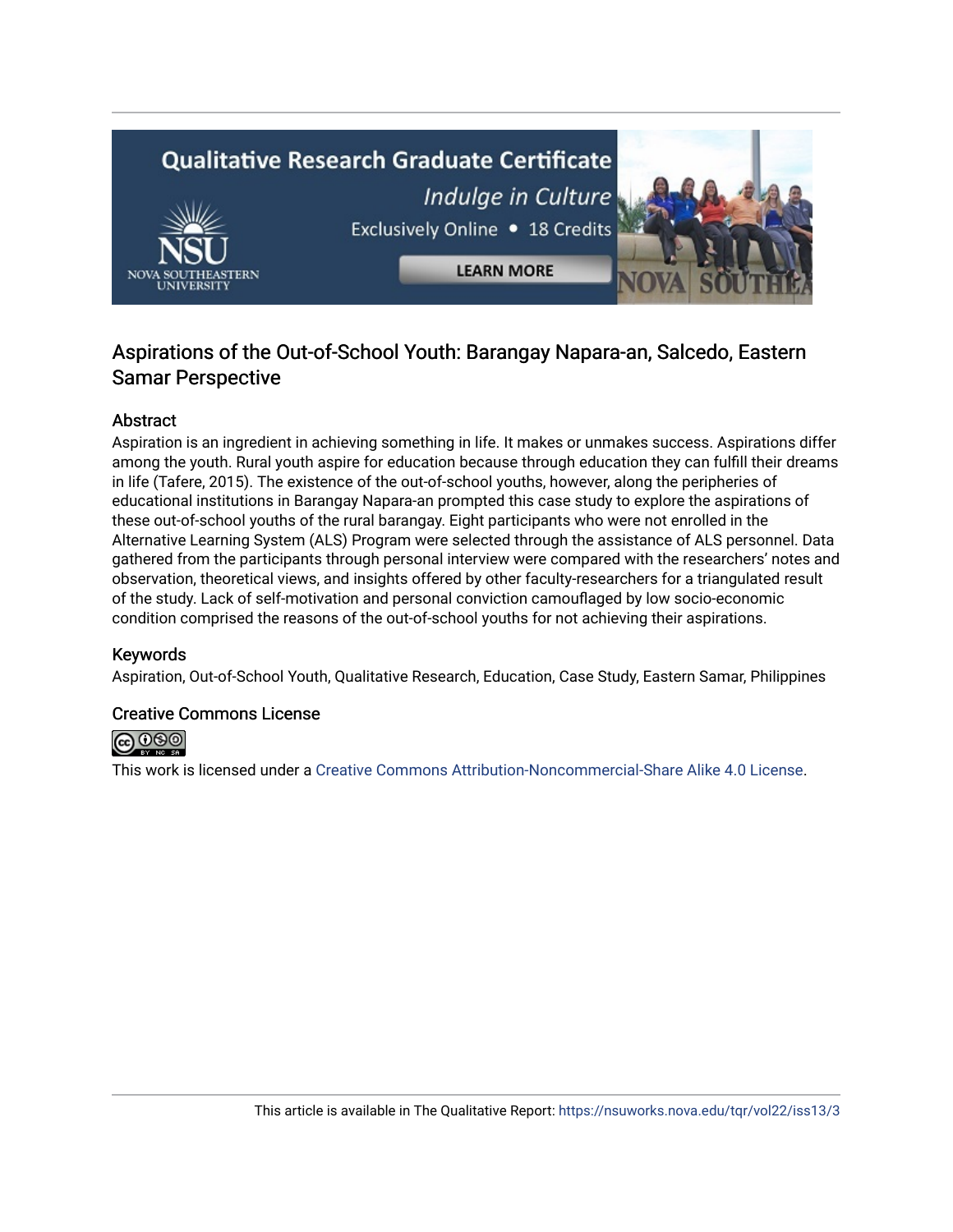

## **Aspirations of the Out-of-School Youth: Barangay Napara-an, Salcedo, Eastern Samar Perspective**

Apolonio I. Machica, Jr. and Agnesia A. Machica Eastern Samar State University Salcedo Campus, Salcedo, Eastern Samar, The Philipines

*Aspiration is an ingredient in achieving something in life. It makes or unmakes success. Aspirations differ among the youth. Rural youth aspire for education because through education they can fulfill their dreams in life (Tafere, 2015). The existence of the out-of-school youths, however, along the peripheries of educational institutions in Barangay Napara-an prompted this case study to explore the aspirations of these out-of-school youths of the rural barangay. Eight participants who were not enrolled in the Alternative Learning System (ALS) Program were selected through the assistance of ALS personnel. Data gathered from the participants through personal interview were compared with the researchers' notes and observation, theoretical views, and insights offered by other faculty-researchers for a triangulated result of the study. Lack of selfmotivation and personal conviction camouflaged by low socio-economic condition comprised the reasons of the out-of-school youths for not achieving their aspirations. Keywords: Aspiration, Out-of-School Youth, Qualitative Research, Education, Case Study, Eastern Samar, Philippines*

#### **Introduction**

Aspirations play a significant role in life and in the life outcomes of an individual (Leavy & Smith, 2010). Aspiration is a strong desire to achieve something, such as success (Aspiration, n.d.). An out-of-school youth (OSY), like anybody else in the society, aspires to achieve something in life, the aspiration being within the reach of one's consciousness. However, there are those with aspirations that are not available within their circumstances (Byun, Meece, Irvin, & Hutchins, 2012). The youth possess the conviction that they can achieve what they have aspired for because aspiration can provide for them a strong source of motivation (Tafere, 2015), and the aspirations they have set have the profound impact on their well-being (Bajema, Miller, & Williams, 2002). Since aspiration is an important ingredient in achieving something, then a person will have to achieve to the limit of the aspiration, and should this person believe that nothing could be done to achieve it, then he or she could cede if not assisted (Concepcion, 2012).

Aspirations among the youth differ. Their educational aspiration could either be to finish basic education, take up technical course, or pursue college education. They also have other personal aspirations. In the Philippines, the youth aspire to be literate while out-of-school, help their parents perform chores either in the household or in the farm, or do extra jobs to earn a living for the family (Fernandez &Abocejo, 2014). In Ethiopia, Beletech, a grade 5 pupil at age 17 said, "The most important thing in my life is my education because it is the only way that will help to fulfill my dreams" (Tafere, 2015, p. 8).

Youth living in the countryside make low, simple, and practical aspirations in life as a result of internal or external limitations of poverty (Tafere, 2015). When they settle with a certain aspiration, they also have decided for their future. Schaeffer (2000) said that persons define their life for years to come, perhaps forever. Their aspirations reflect their ideas of what they would like to become (Markus &Nurius, 1986, as cited in Haas, 1992) and their aspirations are affected by perceived future opportunities (Concepcion, 2012; St. Claire & Benjamin, 2011, as cited in Tafere, 2015).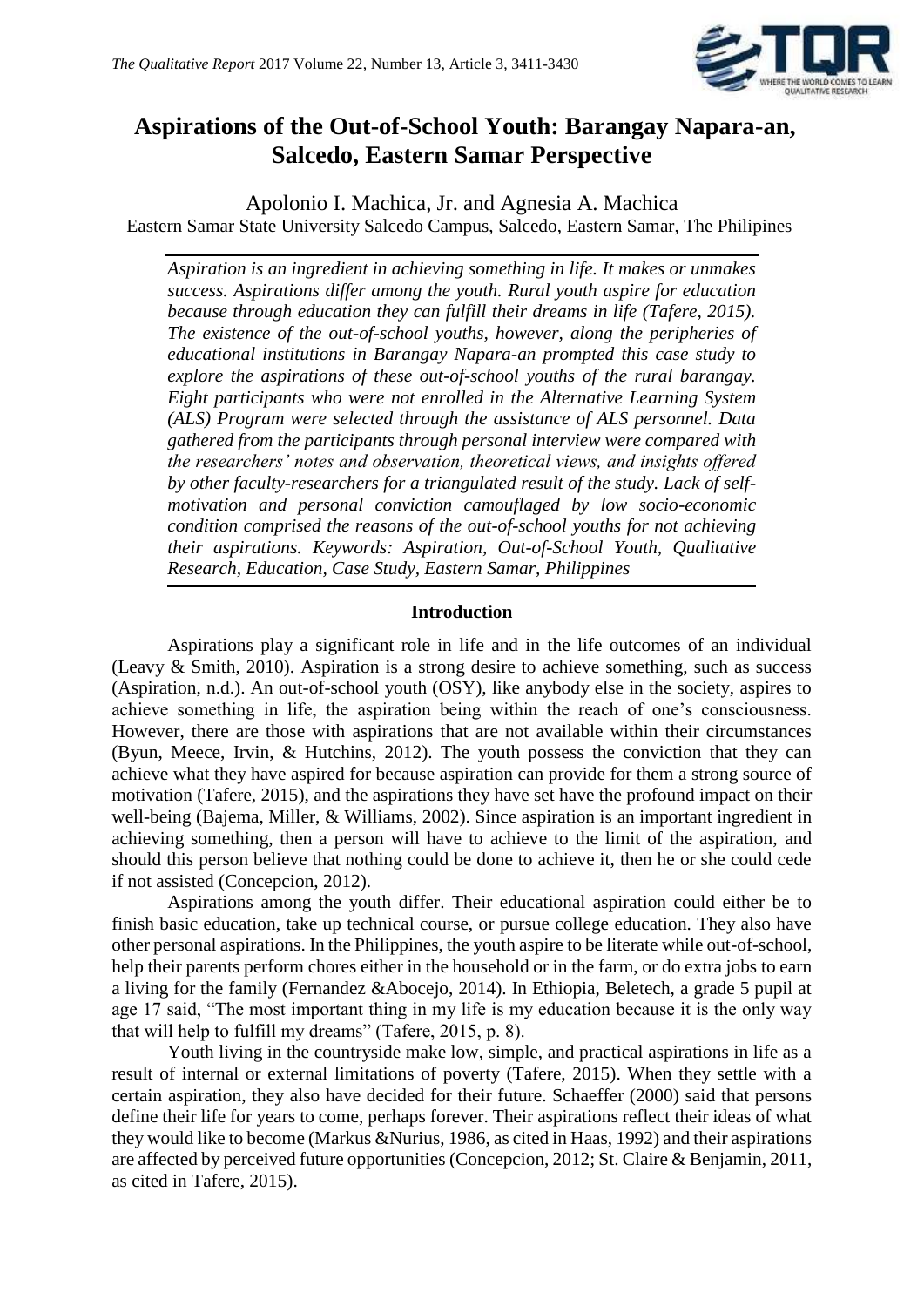The OSY of Barangay Napara-an are offered with the opportunity to get educated just within the place. The barangay has the schools intended to cater to the education needs of the inhabitants therein, from day care to graduate education. At the heart of the barangay is day care center. Close to the center is an elementary school. Nearly a kilometer southward is the Vocational High school and the Eastern Samar State University Salcedo Campus, just along the side of the National highway.

This case study explored the aspirations of the OSY of Barangay Napara-an, Salcedo, Eastern Samar. Findings of the study would add to the body of information concerning experiences of youth dropouts.

#### **Review of Literature**

The following literature mapped out the context of the OSY's aspirations and its connectivity with the theoretical perspective of the study, and from the same literatures the themes of the study had evolved.

#### **Socio-Economic Condition and Aspiration**

Dropping out from school continues to be a phenomenon in the Philippine education in spite of the fact that every year the government through school authorities dovetails efforts to drumbeat the importance of education in human life. Every school year, reports showed incidences of dropouts among students especially in rural areas, and these dropouts who are lacking in saleable skills end up as nonfunctional and unproductive manpower in the society. In Salcedo, Eastern Samar alone, the number of OSY reported by the Department of Social Welfare and Development as of 2015 has a total of 2,628 (Office of Student Affairs, 2016).

The OSY, usually 12-35 years old, are a neglected group receiving very thin support from the government and non-government organizations (F. O. Escala, personal communication, March 20, 2016; Leavy & Smith, 2010). Although neglected, this group of people requires the opportunity for better life (Concepcion, 2012). McCaul (as cited in Haas, 1992) described the rural dropouts as having low self-esteem and lacking with sense of control over their own lives. Caroline Burns, a trainer of OSY in the Philippines when interviewed by Concepcion (2012) described the OSYs as "depressed men and women who are desperately in need of inspiration" (p. 2). This situation emphasizes that the OSY is vulnerable to the low level of socio-economic condition (Concepcion, 2012). As could be observed in the peripheral barangays of the Eastern Samar State University and anywhere in the countryside, these OSY are always the successors of the throne of poverty bequeathed to them by their parents or guardians. They may be interested in finishing formal schooling yet poverty force them to leave out school (Tafere, 2015). More than 7,000 enrollees dropped from schools due to poverty and distance from the residence to the school (Buraga, 2008). The OSY possess the feeling that the school is not for them (McCaul, as cited in Haas, 1992). And while out of school, the rural youth do not just while away their time, instead they work to earn a living in blue-collar jobs such as farm labor, construction worker, household help, or stay at home to do routine chores and take care of younger siblings (Fernandez & Abocejo, 2014), because they are not competitive and have nil employment opportunities (Concepcion, 2012).

Quitting from school before earning a high school diploma makes the disadvantaged young people unprepared for the world of work and makes them the subject of high risk of poverty. Some students quit because of problems with a certain subject, some because of pregnancy, and others because they must work to support their family (Fernandez & Abocejo, 2014). These dropouts revealed that their parents have little schooling, thus revealing a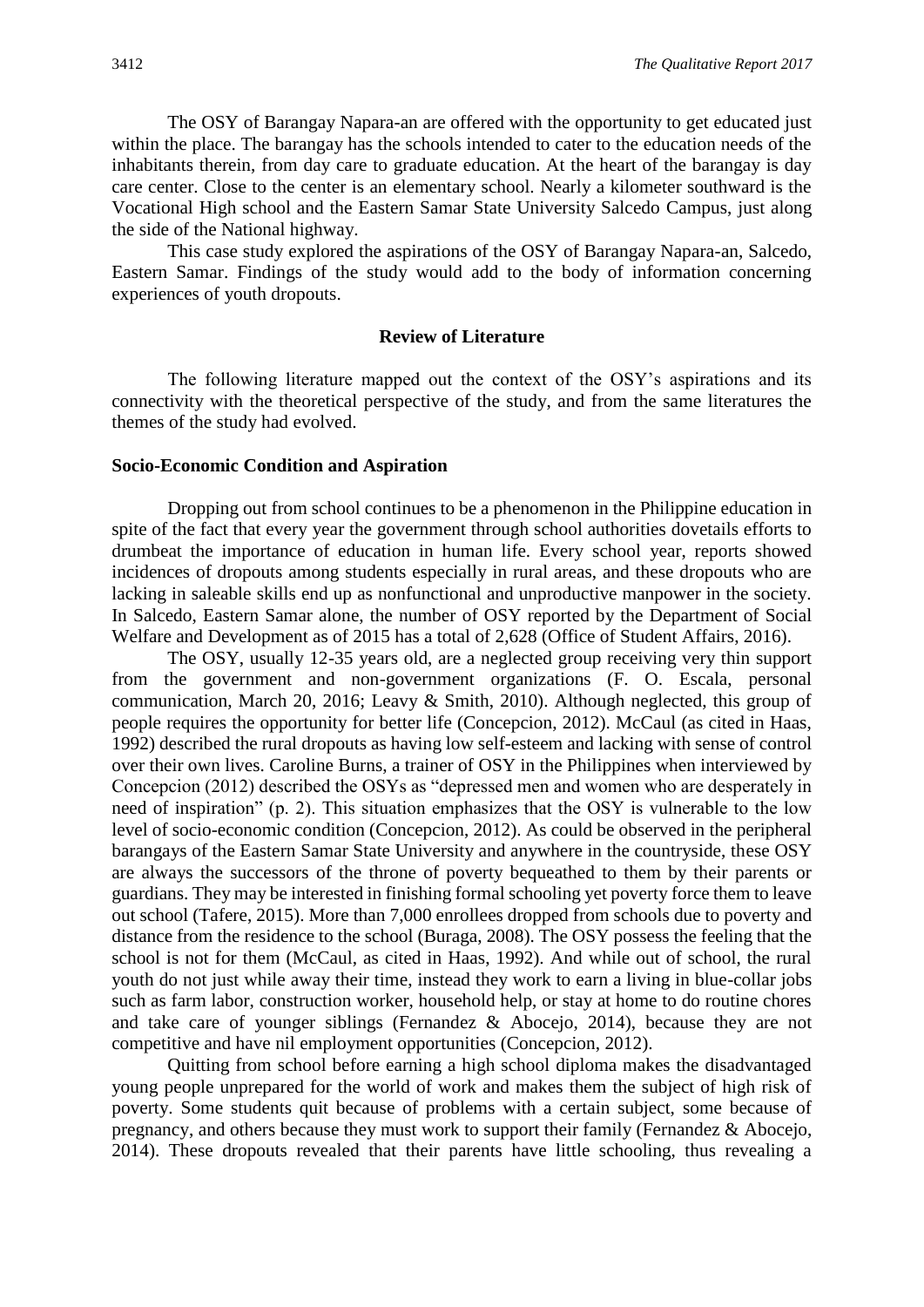multigenerational cycle of disadvantaged people. Social class and socio-economic status define the decision of many young people to proceed to or leave the school (Macionis, 2007).

Poverty erodes the quality of life and reduces the force of democratic institutions. Access to productive assets such as land, water, credit, education, and public health services is the essence of public service. However, there are difficulties concerning the provision of these basic services. The poor which is less organized have more difficulties of access (Teodosio, 2010). In effect, the lack of power of the poor makes them easily ignored, and as a result they have little say in the decisions that affect them particularly in changing their lives for the better (Concepcion, 2012).

Fernandez and Abocejo (2014) discovered that poverty incidence is strongly associated with the number of working children not attending school. Poverty commands the children to leave the school early and force them to become laborers. School-age children are tempted to work because of short term income opportunities, and they have taken on the responsibility of augmenting the household income and of providing the needs of their households. The existence of the OSY in the community naturally co-exists and goes together with poverty. What makes the issue worse is the vulnerability of the OSY to further neglect (Fernandez & Abocejo, 2014).

Gayo (1990) found the aggregate annual income of farmers, fishermen, and coconut planters to be lower than that of the professionals and he impaired that there is correlation between education and income. People who have obtained higher education have the capacity to earn more. Gayo (1990) concluded that education is necessary in order to improve one's economic status.

Concepcion (2012) stressed that poor socio-economic conditions hinder the youth in attaining aspiration being saddled with multi-lateral pressures such as poverty, child labor which is done in order to subsist, bad peer pressure and other similar factors which can paralyze the pursuit of aspiration.

According to Aldaba, Lanzona, and Tamangan's 2004 study (as cited in Fernandez & Abocejo, 2014), the cost of education is often the cause for the school children to leave from school. Even if education is free in public schools, parents would still have to source out considerable amount of money for their children's transportation, food, uniforms, school supplies, laboratory materials, and sundry school-related costs.

A big family size brings a negative impact in the overall welfare of the household. The study on the issue revealed that 57.3 percent of families with seven children were in poverty, and that a meager 23.8 percent of families with two children were living below the poverty threshold (Orbeta, 2003, as cited in Fernandez & Abocejo, 2014).

Aspirations are not exclusive for younger people like those with ages 12-35 years old (F. O. Escala, personal communication, March 20, 2016; Leavy & Smith, 2010). The aspiration of Petronio Del Rosario, fondly called Mang Totoy, is a case of an age-limitless passion and deep value for education. Despite economic and other personal limitations, the aged man had aggressively pursued his only ardent aspiration in life which was none other than to earn a high school diploma. At age 82 he did not give up from crossing the boundaries of time to be able to earn the diploma together with the functional education. Mang Totoy described aspiration as hope for the hopeless (Kingking, 2011).

#### **Aspiration and Its Setting**

Leavy and Smith (2010) disclosed that aspiration is formed through the shared responsibility between the individual, society, and environment. The environment includes socio-cultural factors and the social bonding among peers. Other factors such as economic, political, and religious likewise affect the formation of aspiration. Howley, as cited in Byun et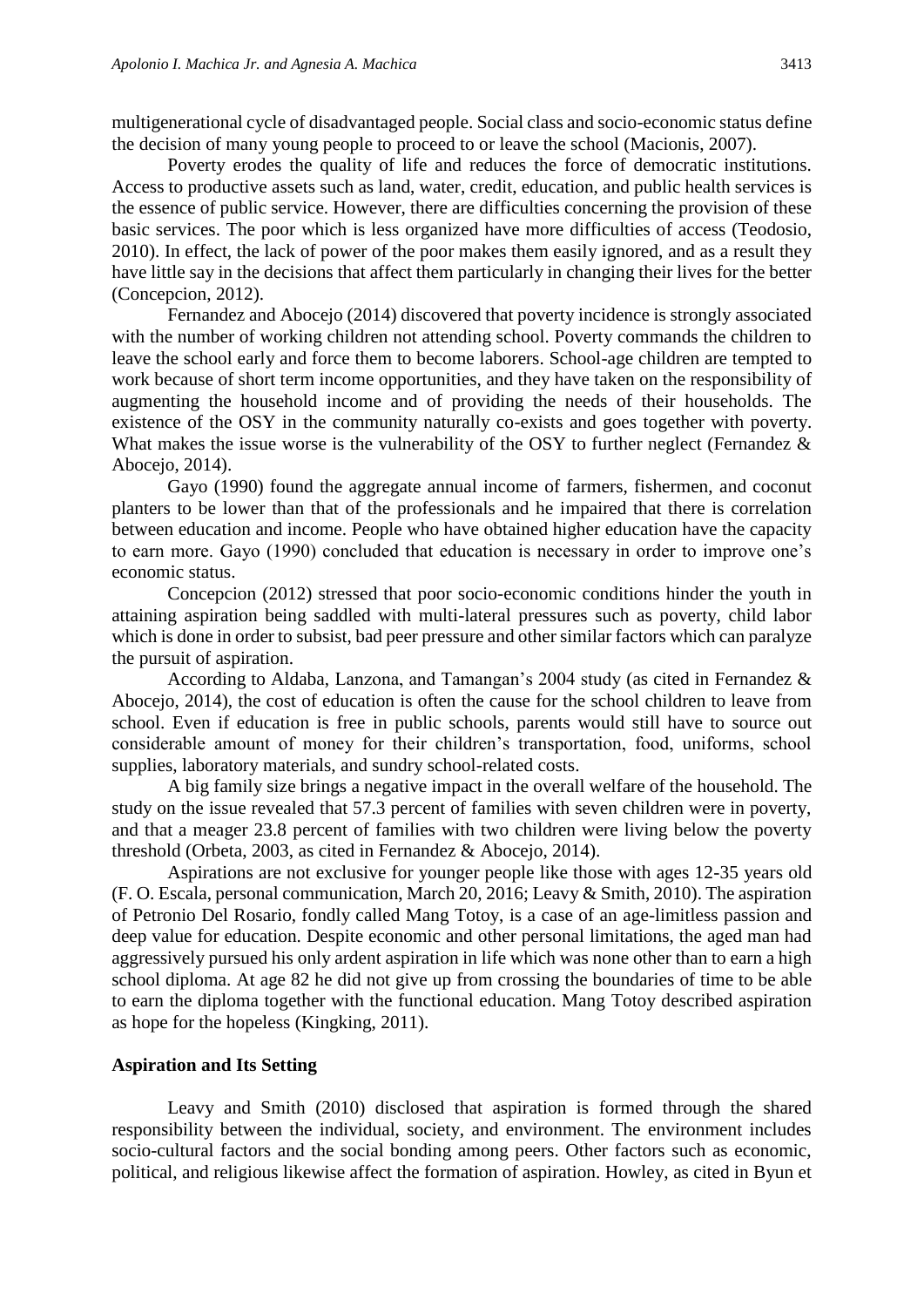al. (2012) argued that the low aspirations of the youth may never be affected by low socioeconomic condition but by close family ties or by available work opportunities which parallels with the skills availability of the rural workforce.

It is worthwhile to invest in human capital, or additional education, because an increase in additional education can increase the earning power of the person. To someone who is poor and consequently uneducated, this kind of investment will not be a wise decision. But with the support from a generous donor, the poor who has potentials can make a difference (Yuzon, 2009). It is important that the vision, objectives, and the values of the generous donor or institution should be compatible with those of the recipient community. Hence, there must be congruence in purpose between and among these entities, not to mention the interests of the stakeholders. This is the essence of corporate philanthropy or corporate social responsibility (Yuzon, 2009).

Education is investment of both the family and the government to capacitate the human resources. Through education, the youth learn cognitive skills, competencies, and knowledge, and can provide output of great economic value upon their participation in the work place. The earlier the youth quit from school, the lesser they acquire cognitive abilities, competencies, and knowledge. The impact of the development of human capital to the future of the Filipino labor force is often overlooked (Fernandez & Abocejo, 2014).

Will (2005) emphasized the necessity of attitude, understanding, decisiveness and values as factors in attaining something valuable in life as these factors govern and dictate accomplishment. Thus, fulfilling an aspiration shall be dependent upon aforesaid factors. Will (2005) emphasized further that the values a person possess such as physical values, social values, or ability to situate and associate, and psychological values like patience, honesty and humility are very important factors in attaining a goal or aspiration. Will (2005) encouraged the parents to let their children understand the true value of having a positive behavior and must properly mold their children so that they will be able to make the right choices when they grow up.

The formation of value as disclosed by Guilbert (2005) in his study conducted at the School of Engineering, University of Deusto, Bilbao, Spain is founded on a philosophy which establishes culture and consequently guides the ethical, moral, and rational conduct of a person according to human standards and heritage.

Bajema et al. (2002) noted that the level of aspirations of the youth in the rural society is so vulnerable to its existing social factors like community culture, population size and isolation. Pressure toward uniformity may be more prevalent in a rural setting, especially an agricultural community, than in an urban society. Bajema et al. (2002) further noted that the aspiration level of the individual is buoyed by the prevailing group standard, thus even those who possess the inner drive to achieve just limit their accomplishment to the level of the group. Similarly, Byun et al. (2012) noted that the influence of the environment on the aspirations of the youth is greater than the influence brought about by the family, school, and community.

#### **Aspiration Guidance and Inspiration**

The National Center for Vocational Education Research (NCVER, 2003) identified the individuals who are instrumental in shaping the aspirations and lives of others as the significant others, who may either be role-incumbent, and person-specific. The role-incumbent, (i.e., parents and teachers) possess the power and authority over the youth while the person-specific significant others are chosen by the youth, such as best friend, or role-model, and their relationship is strengthened because of the trust and because the role-model is worthy of emulation.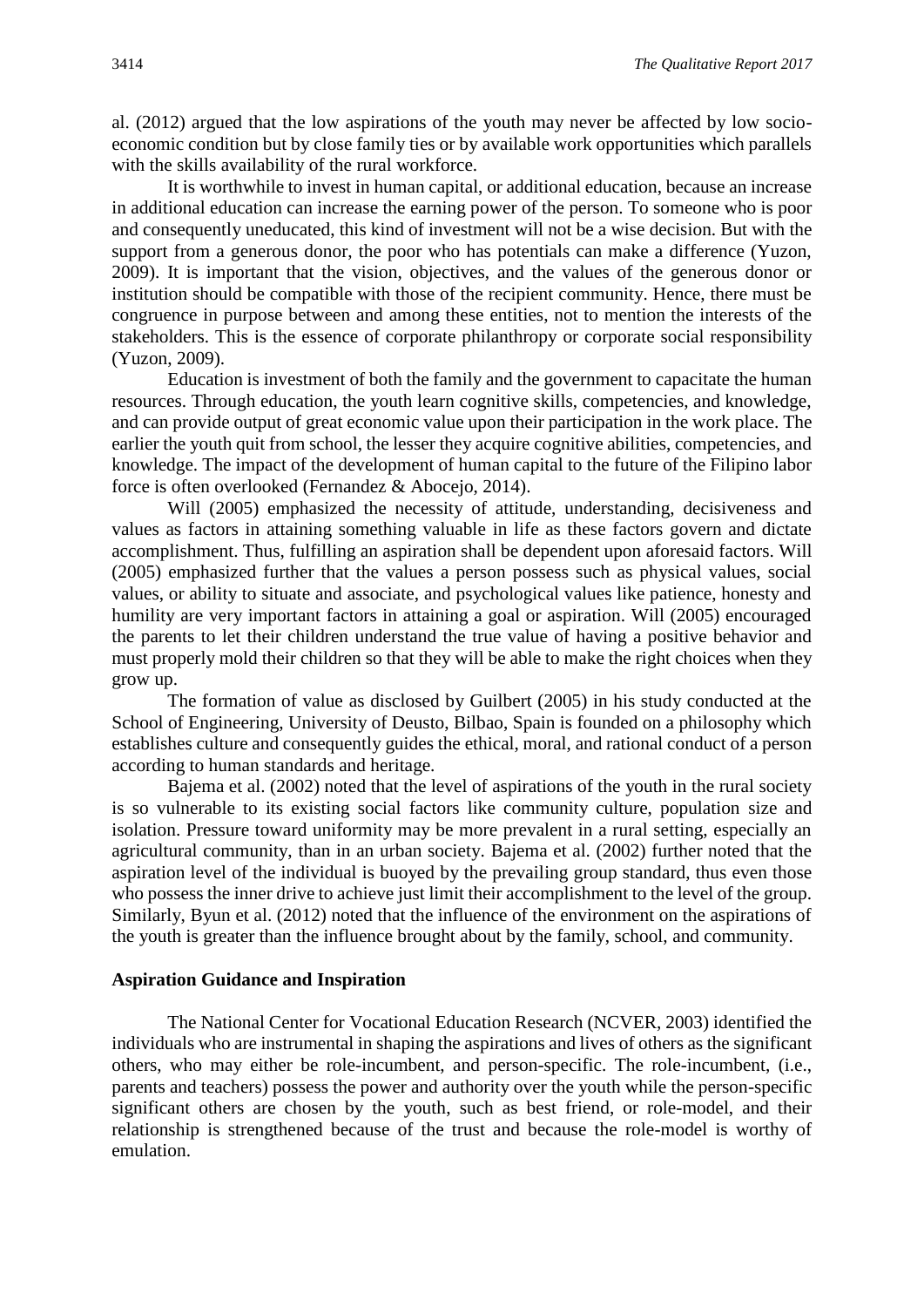Gemici, Bednarz, Karmel, and Lim (2014) and NCVER (2003) found that parents and peers influence aspirations, but it is the parents that exert critical influence on their sons' and daughters' aspiration and achievement. Students whose parents want them to pursue tertiary education were 4 times more likely to succeed year 12, and 11 times more likely to plan to pursue tertiary education, compared to those whose parents expect them to choose non-tertiary education course. Relatedly, students whose friends plan to attend tertiary education were nearly four times more likely to plan to attend tertiary education. Others to whom the youth consult and recognize as model are peers, other adults, and counselors.

#### **Options Toward Achieving Aspiration**

The basic education needs of the school-age Filipino population who are out-of-school and all those who are beyond school age but who have not been to school or who have dropped out from school are catered by the Bureau of Alternative Learning System (BALS). It is through this bureau that the mandate on education for all out-of-school individuals through alternative learning interventions are promoted, improved, monitored, and evaluated. Its top priority is to provide functional literacy for both OSY and adults of the ethnic group or other vulnerable clients (Kingking, 2011).

The non-formal education programs cater the following services: (a) basic literacy, (b) livelihood skills development or enhancement of competencies, and (c) certification and equivalency program implementation. The purpose of non-formal education through Technical Education and Skills Development Authority (TESDA) is to assist its needy clients develop and enhance literacy and skills acquisition via hands-on exposure through the offering of courses for 6 to 10 months. Graduates of non-formal education are expected to be employable and competitive in the labor arena (Philippines Institute for Development Studies, 2009).

Aspirations of the youth as described in the foregoing literatures focused on educational aspirations. This seems to emphasize that education is the foundation of other aspirations of human being. Same literatures mentioned economic, social, and cultural factors which defined the decision of the youth to either proceed or leave the school, such as poverty, distance from the residence to the school, problem with certain subject, pregnancy, work to support the family, bad vices and peer pressure, distant parents, poor teaching, laziness, high cost of transportation and school supplies, emotional attachment, attitude and values, and role models.

There was no mention however in the literature regarding availability of schools at the doorsteps of the youth which could have defined their decisions to either proceed or quit schooling. The place of the study has schools from day care to graduate studies to cater to the educational aspirations of its inhabitants, thus, the exploration of the topic seem fitting to fill this literature gap. It is important too that the result of this study be compared with similar studies in other countries.

#### **Theoretical Framework**

The study was anchored on seven theories: Maslow's hierarchy of needs; McClelland's learned need theory; expectancy value theory; scarcity of resources; self-determination theory, Preference theory and Filipino personal values.

Maslow's hierarchy of needs theory which identifies priorities set by every person, considers human needs in ascending hierarchy based on importance starting from physiological or basic physical needs; then security and safety needs; belonging and social needs; esteem and status needs; and self-actualization and fulfillment needs (Lorenzana, 2003). Maslow's hierarchy of needs in essence reflects the prioritization of the goals of a person. Thus, the theory presupposes that an OSY has a goal or aspiration which is basically his/her need or priority.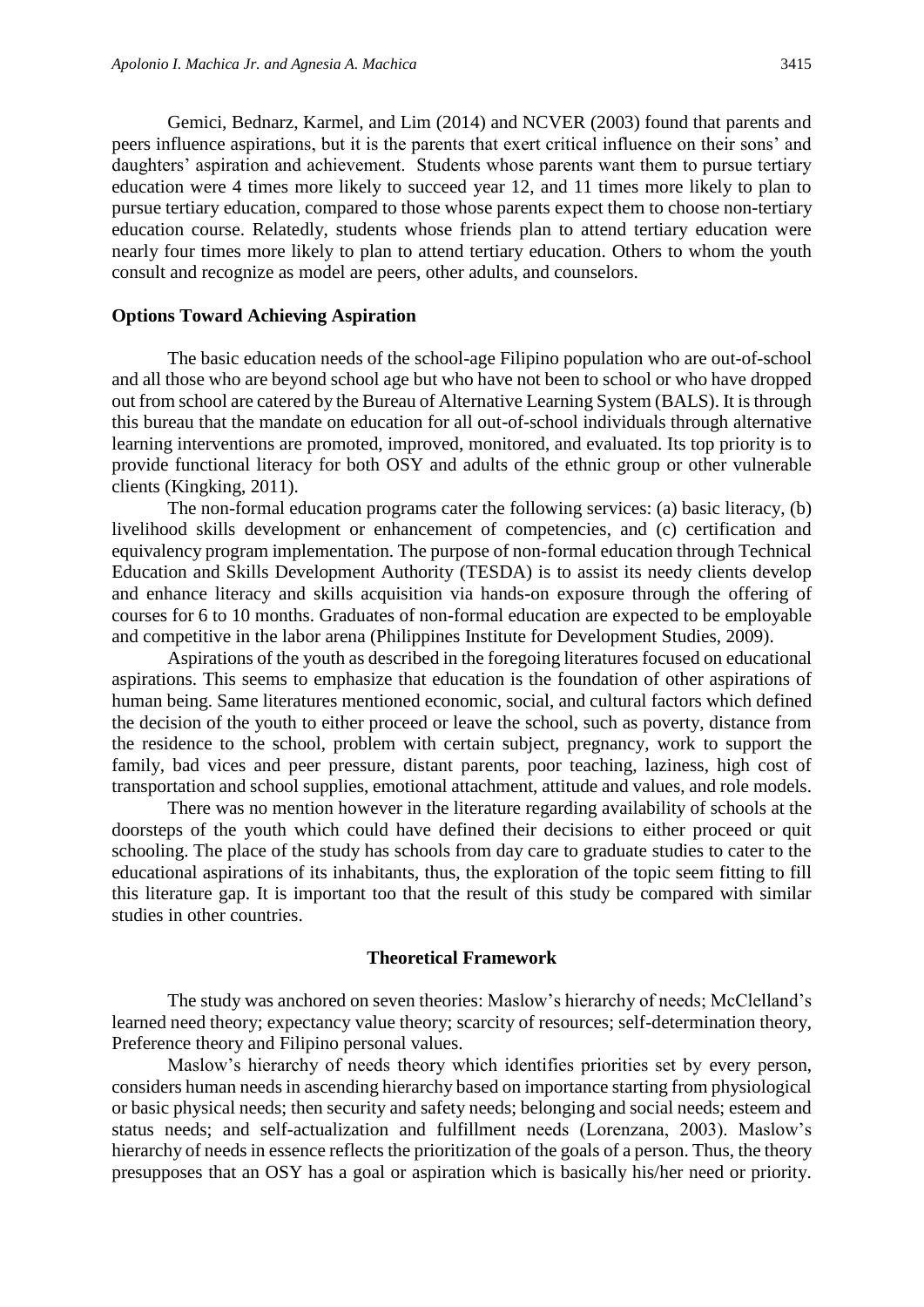His/her decision as regards schooling shall be influenced by the level of priority set for education. For those who consider education as top priority will always make it to the finish line amidst varied challenges.

McClelland (1961) in his learned needs theory had categorized the needs of a person into three which are the following: (a) need for achievement, (b) need for affiliation, (c) and need for power. These needs serve as basis for behavior and motivation. Deduced from the theory, it is from any of these needs that an OSY will take reference as motivators in setting and achieving his aspiration or goal in life.

A similar view is held by the expectancy value theory of Atkinson, Fishbein, Eccles, Wigfield, and Wigfield, and Tonks as cited in Chauncey (n.d.), which describes that a person is goal-oriented and the behavior that a person performs in response to his/her beliefs and values are undertaken to achieve a goal or purpose. Accordingly, an OSY orients himself or herself to the world according to expectations and evaluations. His/her behavior, behavioral intentions, or attitudes are seen as a function of expectancy (or belief) which is the perceived probability that a goal or object possesses a particular attribute or that a behavior will have a particular result; and evaluation, which is the degree of positive or negative effect toward an attribute or behavioral outcome.

The theory of scarcity of resources cited by Villegas (1991) holds that a person has multitude of desires and aspirations, but the resources required to attain the desire or aspiration are scarce and have alternative uses. These scarce resources have to be allocated among different needs and priorities. If an OSY has only one aspiration, say to be able to finish college education, then it would only necessitate funds availability for education and no need to worry about other attendant needs. However, since resources are scarce for conflicting uses, the problem of determining the optimum use of scarce resources to satisfy competing needs and priorities would arise. An OSY and his or her family must always consider the best use of available scarce resources to be able to settle the conflict between scarcity and the need or priority for greater satisfaction.

Attainment of aspirations of the OSY is likewise held in the theory of self-determination of Deci and Ryan (2008, as cited in Tran, 2014) when they said that a person must be in control of one's own life, interact effectively with the environment, and form connections and relationships, and the kind of motivation for the fulfillment of one's need or priority can either be internal or external to the self that initiates, presses, or coerces one's action. If the OSY has a high internal perceived locus of causality, he or she feels to be the initiator and sustainer of own actions and is self-determined because his or her behavior stems from his own choices or priority. On the other hand, when the OSY has an external perceived locus of causality, he or she considers behavior as being controlled by some external event, person, or force. It is thus interesting to discover this perceived locus of causality in relation to achieving the aspirations of the OSY.

The preference theory cited by Viray, Marcelino, Bato, and Bautista (2015) holds that people have various preferences which are determined by age, income, education, gender, occupation, customs and traditions, and culture. Accordingly, the aspiration set by an OSY is a matter of preference. The strength of one's preference will determine what aspiration or goal to pursue vis-a-vis resources limitations and other circumstances. Since OSY differ in preferences or choices, it can be generalized that no two of them could have exactly the same aspirations, whether simple or sophisticated (Viray et al., 2015).

The Filipino personal values like self-help and self-responsibility, which are positive; or passivity (bahala-na) which is negative, and other personal values represent the rules of a culture that govern a person's thoughts, feelings and actions (Mercado, 2009). An OSY will either fail or succeed in his or her aspiration depending on one's personal values.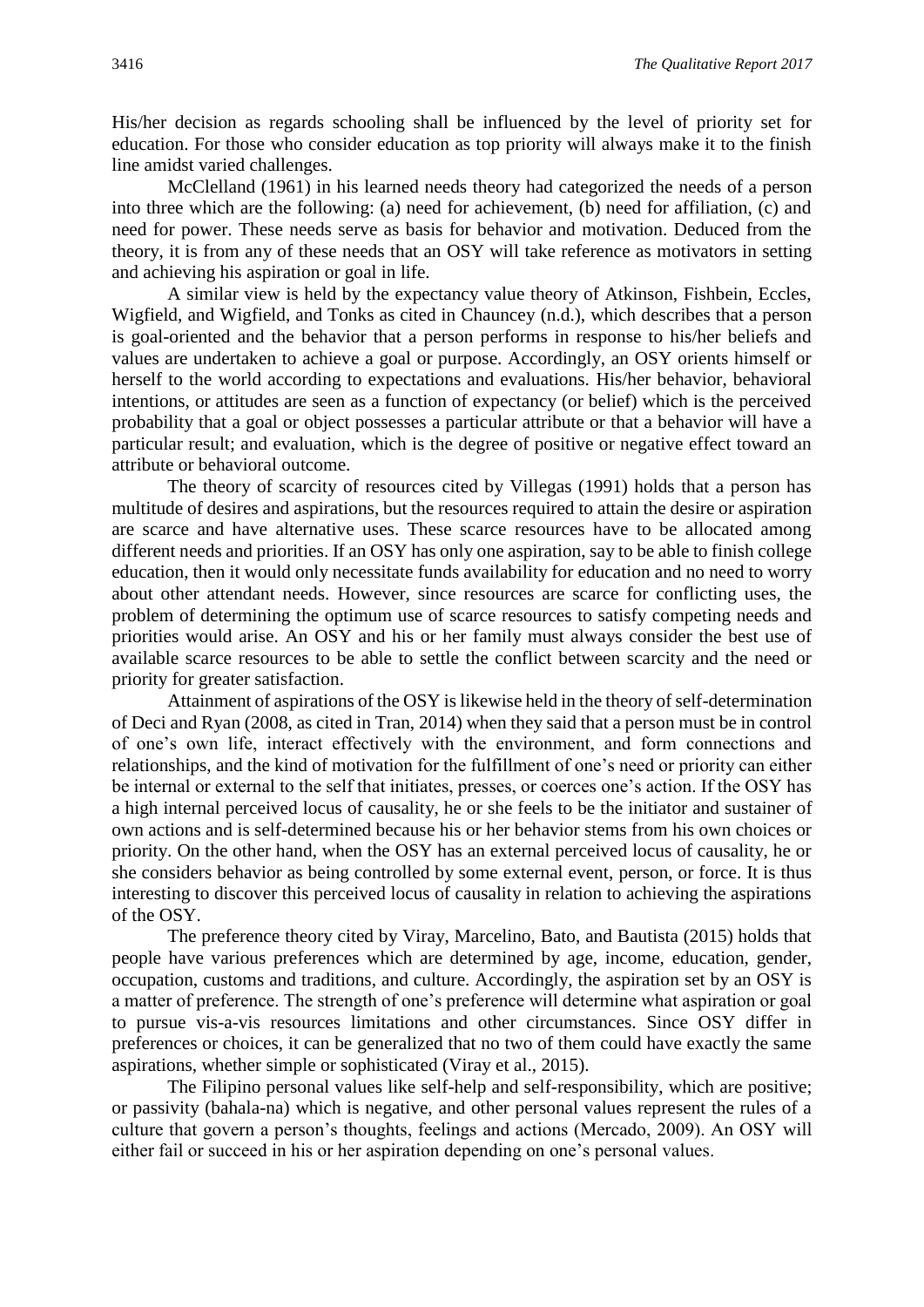#### **Objectives of the Study**

This case study explored the aspirations of the OSY of Barangay Napara-an, Salcedo, Eastern Samar, vis-a-vis the socio-economic condition of their family, as socio-economic situation may have impact on aspiration. Findings of the study could aid in developing recommendations or intervention strategies to help OSY realize their aspirations and be able to become productive citizens of the society.

There is a dearth of literature on the experiences of youth dropouts whose basic and tertiary education opportunities are just at their doorsteps, thus, this study was conducted to get a grasp of the first-hand data on the aspirations of these youth dropouts, and to reinforce the existing pieces of information about the research question in point.

Specifically, the study addressed the following research questions:

- 1. What aspirations do the out-of-school youth of Barangay Napara-an, Salcedo, Eastern Samar possess and what does aspiration mean to them?
- 2. What impact has the socio-economic situation of the family on the aspiration of the out-of-school youth of Barangay Napara-an, Salcedo, Eastern Samar?
- 3. What should the community do to help the out-of-school youth achieve their aspirations?

#### **Methodology**

To have an in-depth exploration of the problem, qualitative research was preferred using case study. Researchers' notes and observation, analysis of secondary data, theoretical views, and insights from senior faculty researchers were incorporated whenever appropriate, to provide a triangulated perspective of the problem and issues of the study.

The methodology included the research design, research instrument, sampling, and research setting. It likewise included data collection, ethical consideration, data analysis, and researchers' reflexivity.

#### **Research Design**

Case study was the research design used to explore the aspirations of the OSY. Case study is an approach to qualitative research that facilitates exploration of a phenomenon within its context using a variety of data sources. It ensures that the issue is not explored through one lens but rather a variety of lenses which allows for multiple facets of the phenomenon to be revealed and understood (Baxter & Jack, 2008, p. 544). It is an in-depth examination of a particular case or several cases (Lichtman, 2013, as cited in Wa-Mbaleka, 2016).

#### **Research Instrument**

The study utilized a researcher-made and expert-validated semi structured interview guide written in English, composed of 32 items; 22 were specific questions about demographics of the participants and their family, and 10 were open-ended questions related to aspiration. A senior faculty with wider research experience offered suggestions in improving the interview guide, in which items therein were based on literature topics connected to the study, and the same interview guide was utilized in generating information from the participants through personal interview. A test-run of the interview guide was done with an OSY from the town of Salcedo to ascertain whether or not the items in the interview guide were clearly understood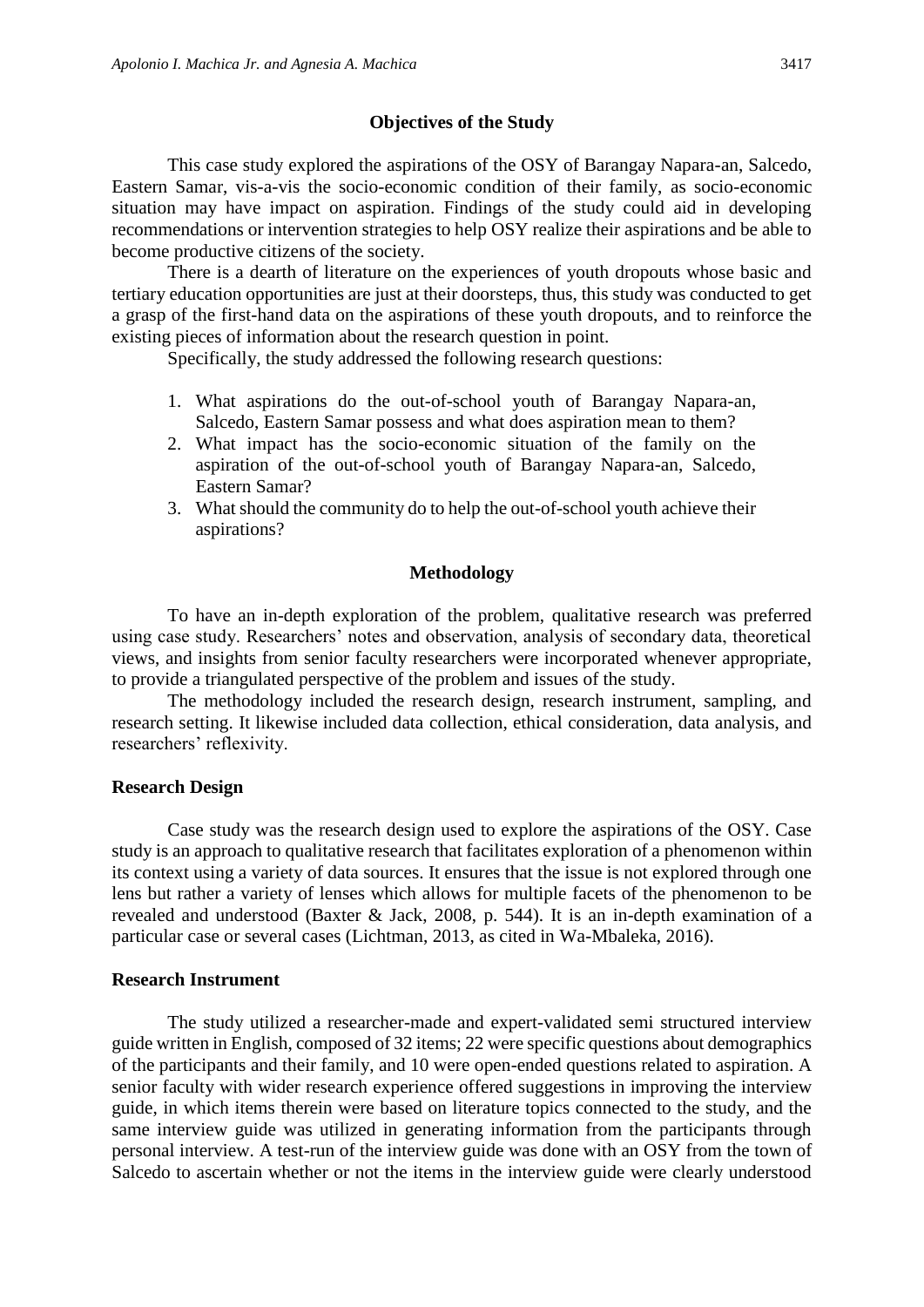by the interviewee and likewise ascertain that the data generated from the interview were the needed data for the study. Reactions of the interviewee and other important observations endemic to personal interview were noted as inputs during the interview of the research participants.

#### **Sampling and Research Setting**

The selection of the participants was basically through consultation with both the Mobile teacher and the District Coordinator of the ALS of Salcedo, Eastern Samar. From the list of ALS students of Salcedo as reference, the researcher together with the ALS personnel were able to identify and pinpoint the most qualified eight participants for the study, based on the following norm: Firstly, only those OSY whose names do not appear in their list, or those who were listed but did not get interested with the ALS; and secondly, the OSY identified must only be from Barangay Napara-an. In effect, the selection of the participants was purposive, to ascertain appropriate information for the topic under exploration.

Considering the possibility that participants would be ashamed and consequently inhibit from a face to face interview, we involved the participation of the former Sanggunian Kabataan (SK) Chairman of the Barangay who is a friend of the participants, as we assumed that they have earlier acquaintances. Using a motorbike, this former SK Chairman fetched the five identified participants, who were available at the moment, to the front yard of the researchers' house. After a brief familiarization and get-to-know-each-other conversation, we interviewed the participants one after the other. The involvement of the former SK Chairman in the research process made the participants to be relaxed, and in effect they were freely expressive of their experiences and thoughts. The fact that the participants were interviewed in a distant place from the premises of their home, they were open with firsthand information and experiences. They seem to have expressed anything without inhibition since no single member from their family hears them during the interview. For the other three identified participants who were unable to participate in the interview together with the other five participants because they were not at their respective houses when the former SK Chairman invited and fetched them, we went to their respective houses and request their parents for the availability and participation of their children in the interview. The strategy was adopted because the former SK Chairman was not available, and that the researchers recognize that parents can exert influence over their children's participation in an activity (NCVER, 2003). We noted that the participants were not so expressive of their experiences because there were instances during the interview that other members of the family laugh at their answers. But despite this limitation, we made sure that all the data required for the study were collected from each of the participants, based on the interview guide.

#### **Data Collection and Ethical Consideration**

The fact that the participants were ambulant especially during the day time, for one reason or another, data collection from the first five participants took place at about 6:30 in the evening of Holy Thursday, March 2016 when these participants, relaxing within their household premises, were invited for personal interview. Maybe they have just finished their church obligation together with other members of the family. Data collection from the other three participants was done at almost same time, on Black Saturday, when they were available at their respective houses. Using the interview guide as basis, the personal interview was done in English and Waray languages. Waray, being the native tongue of the OSY preponderated throughout the data collection. The intentional use of Waray was done to be at level with the participants; to maintain rapport; and to enable the participants to pick up the questions clearly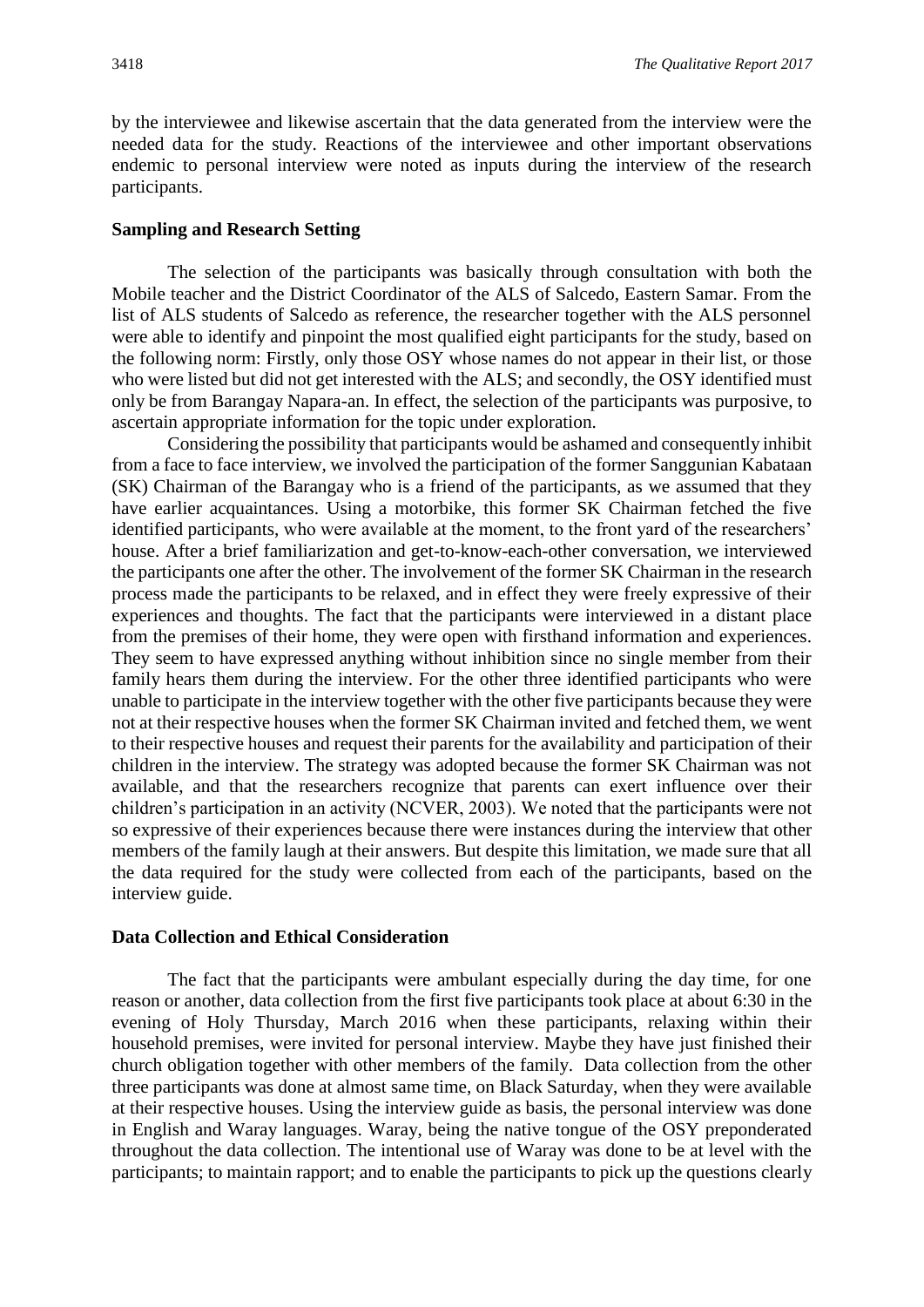so that they will not hesitate to express appropriate answers. Participants were also asked of probing questions. Data elicited from the interview were saved in a digital recorder, with due approval from the participants. Extra information gathered by the former SK Chairman from participants regarding their aspirations was jotted by the researchers. The purpose of the interview was made known to the participants, including its confidentiality. To maintain confidentiality, they were coded as either Participant 1, Participant 2, up to Participant 8. The number as suffix to each Participant represented the sequence of the interview with them. Conduct of the study was with due approval by the Barangay Captain.

#### **Data Analysis**

Analysis of data was immediately done after the transcription. Data were transcribed verbatim but were translated in English to fit with the need of the readers. Grouping of similar information was a primary consideration for data analysis. All data were analyzed in conjunction with the setting of the background of information significant in defining the conclusion and recommendations, and in conjunction with the themes that provided answers to the research questions.

#### **Researchers' Reflexivity**

While we, the researchers being residents of the barangay where the study was conducted possess a good personal appraisal of the general set-up of the barangay and its inhabitants, lack of existing aspiration-specific data or information from the barangay, municipality, or from the schools and the university around must have lessened our interpretation of the facts elicited from the participants, particularly on the aspect of personal values.

#### **Results and Discussion**

The following information preceding the themes comprised the description about the participants, their parents and their economic status which are important in defining the conclusion and recommendations of the study. Themes 1, 2, and 3 provided empathic information regarding the research questions, respectively.

#### **Demographic Profile of the Participants.**

The OSY-participants of the study were within the age expectation for OSY which is 12-35 years old (F. O. Escala, personal communication, March 20, 2016; Leavy & Smith, 2010). The eldest among them was 23 years old and the youngest, 16 years old. They were single, one was a female and the others were male. The average number of persons in their family (parents plus siblings) was seven and this number of members of the family had exceeded the reference total of five members identified for poverty threshold by the National Statistical Coordination Board (NSCB, 2013). The members of the family are expected to increase because their parents were still young at their age which falls within late 30s to early 40s for the mothers, and early to late 40s for the fathers.

These OSY-participants were former students of Basic education, except one who quit from tertiary education. Their education is high school level, but one reached the  $1<sup>st</sup>$  semester of 1st year college at the Eastern Samar State University, Salcedo Campus. The male participants had a bit higher level of education compared to their fathers because almost all of them obtained high school level while majority of their fathers were Elementary graduate. The information about their age conveyed that they already stayed long in their barangay as OSY.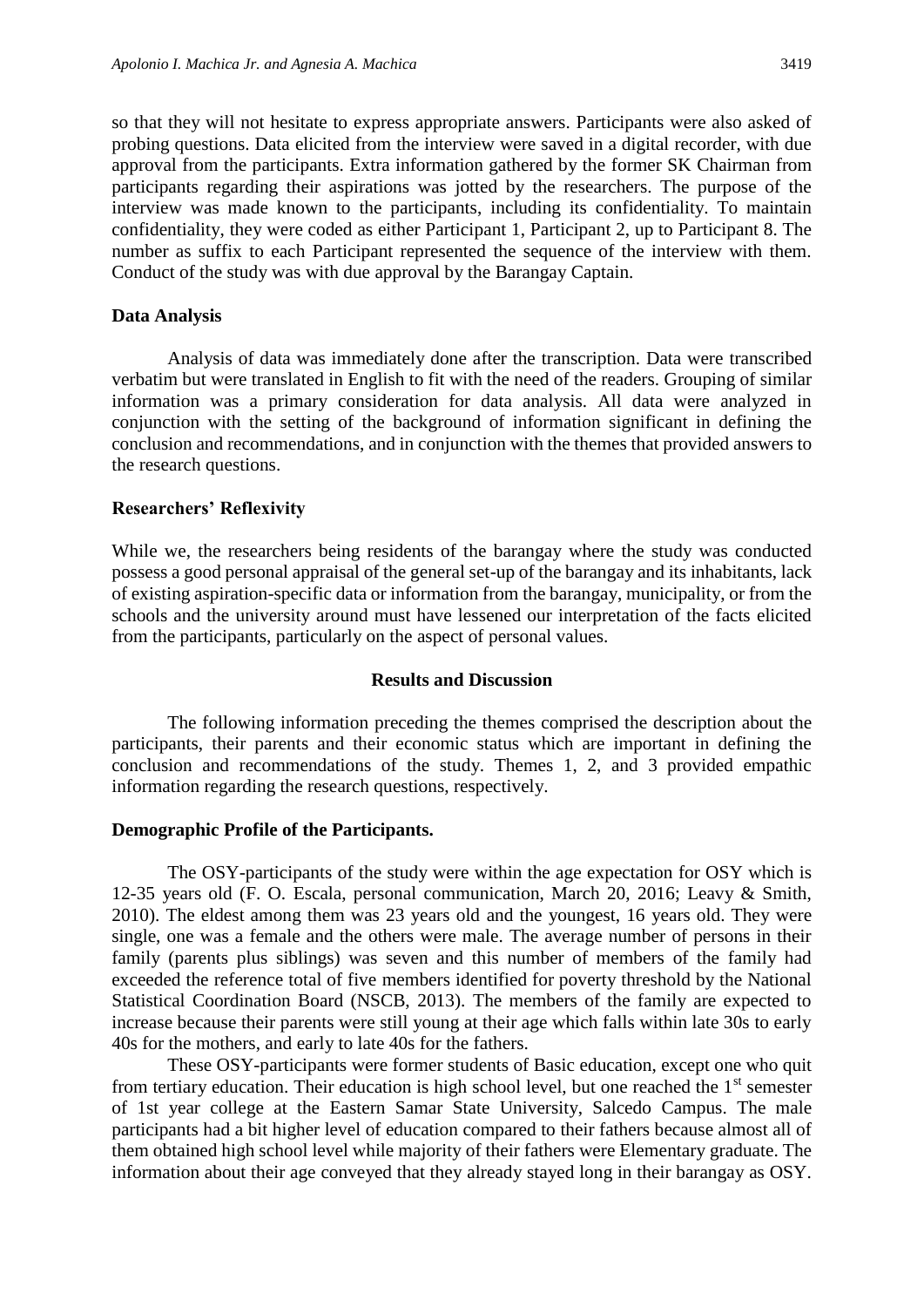For instance, Participant 2 is already 23 years old while his educational attainment is Grade 5. This means that he has been an OSY for 12 years.

#### **Educational Status of Parents of the Out of School Youth**

The parents of the OSY obtained at least Basic education. Majority or six of the fathers were Elementary graduate; one graduated High School; and one has reached college level of education. Four of the mothers were High School graduate; three had education in the Elementary level, and one had College level of education. The male cohort obtained lower level of educational attainment compared to the female parent. These parents could be potential clienteles of the BALS or TESDA, considering their low educational background, and further considering that they are still young at their age falling within late 30s to early 40s for the mothers, and early to late 40s for the fathers.

#### **Out-of-School Youth's Family Resources Inventory**

The resources available for the OSY and the other household members are only the most basic. One is the house, which measures at most 4m x 6m or 24 square meters in area. Almost all of the houses of the OSY were reconstructed out of temporary and semi-permanent materials as a result of the humanitarian aid after Super Typhoon Haiyan's devastation in November 8, 2013. This kind of housing facility can withstand for at least 10 years under normal weather condition. It has woven bamboo split wall; coco lumber floor, and galvanized iron roof. The house has no ceiling, and it is not painted. Inside the house, there is a wooden table, a wooden bench, and for other houses, a few plastic chairs, all of which were furnished by the OSY family. This housing facility seems not spacious to accommodate comfortably at least the seven-member family of the OSY, and does not possess the ambience required by the growing children.

The lot on which the house was erected is not of the household's ownership but of the government because Barangay Napara-an is still classified as timberland by the Department of Environment and Natural Resources. The land utilized by the household for farming is likewise owned by the government particularly by the Boy Scouts of the Philippines Youth Center and Camp (Municipal Environment and Natural Resources Office, 2016). Meanwhile, they can freely use the land for farming endeavors.

The means of communication being utilized by the OSY household is the cellular phone, as there were five of them who are in possession of this gadget, of the ordinary kind. Two households have the ordinary television; another two households have both the ordinary television and radio, and another two households have radio. It was found that two of the households do not have either cellular phone, radio, or television. Such resource may be significant as learning facility, and necessary for the social growth and development of the growing children in the family.

All households do not own even a bicycle as means of transportation, except one with a motorbike. Three of them have wooden push cart being used for fetching water and for hauling chores in the farm.

The households raise few native chickens, fighting cocks, and one household raises goat. When asked about the use of the fighting cocks, Participants 1, 2, 3, 6 and 8 answered "for sale," and when asked of other uses, they smilingly answered "for cockfighting hobby" of their father.

It can be deduced from the foregoing information that the resources of the family only comprise limited material resources of low quality and value and these material resources may have impact on aspirations.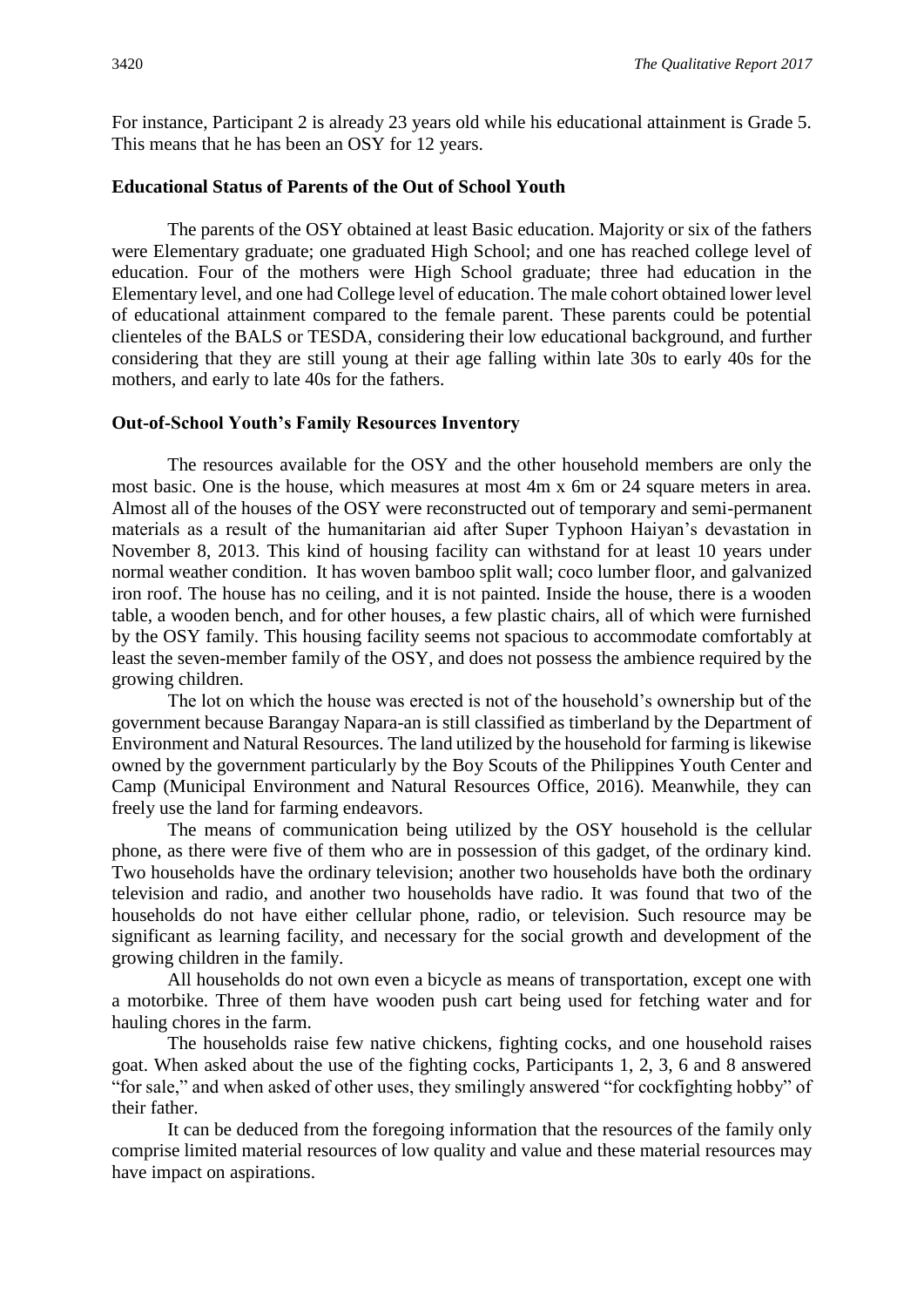#### **Status of Living and Income of the Out-of-School Youth Family**

The family of the OSYs lives in subsistence. Majority or five of the fathers of the OSY were farmers; one was a tricycle driver; one does timber cutting for making charcoal and firewood for sale, and one has no fixed source of living. Majority of the mothers do the chores at home; one was a barangay health worker; one was a sari-sari store keeper, and one kept busy with peddling of fancy jewelries and other fancy items in the city. However, almost all of them were helping their husband in the farm chores. Two of the fathers do seasonal or extra work such as carpentry and masonry, and another two do timber cutting for making charcoal and firewood for sale as their extra source of living. Their principal source of income is farming. Most of their farm products are sweet potato (*Ipomeabatatas*L.), cassava (*Manihotesculenta C*.), gabi (*Colocasiaesculenta*), banana (*Musa sapientum*), and assorted vegetables. The Environmental Legal Assistance Center, Inc. (2006; [https://elac.wordpress.com/\)](https://elac.wordpress.com/) also recognizes that these are the most common crops grown by the farmers of the barangay. Extra harvest of crops and vegetables are sold in the community, sometimes in the plea market in the town of Salcedo.

The participants declared that the daily income of their family was more or less Php 100.00. Their responses were: "…daily income is Php 100.00, more or less" (Participant 1, 2, 3, 5, 7 & 8); "…no permanent income" (Participant 4);" "Php 300.00 per day but not always" (Participant 6). This information suggests that the monthly cash income of their family is about Php 3,000.00. This monthly income is far below the food and poverty threshold of Php 5,513 which is required to sustain the monthly family needs for food for only 5 family members. The monthly income is likewise far below Php 7,890 poverty threshold which is required to maintain basic food, shelter, health, and education for 5 persons in the family (NSCB, 2013). The above financial information reflects that the family of the OSY belongs to the low level of socio-economic status (NSCB, 2013).

The following themes presents the answers of the research questions formulated for the study, respectively.

#### **Theme 1. The Out-of-School Youth's Aspirations and Its Meaning**

The OSY of Barangay Napara-an possessed both the educational and occupational aspirations. They aspired to get educated at the educational institutions just within the barangay with high hopes that after acquiring a degree they would get employment to support themselves and their family. However, their lack of self-motivation and personal conviction camouflaged by low socio-economic situation of their family hindered them to continue earning a degree. Having quitted from formal schooling and eager to get into an occupation, the OSY took their fall back opportunity to pursue their modest dream in life which is now to obtain training from the ALS or TESDA. To achieve their modest educational aspiration, they were highly expecting for the financial support of their parents. At the time of the interview, majority of them expressed their enthusiastic desire to take up short-term schooling with either ALS or TESDA. They were eager to acquire the necessary skills that they need to become employable and be able to support themselves and help their family. They declared their simple aspiration when they said:

"…with support from my parents…to continue schooling but at TESDA to take up Automotive Mechanic, to be able to help support our family" (Participant 1).

"…it depends but if encourage by ALS, I will first find it out. But I think I will go to school…support of parents" (Participant 2).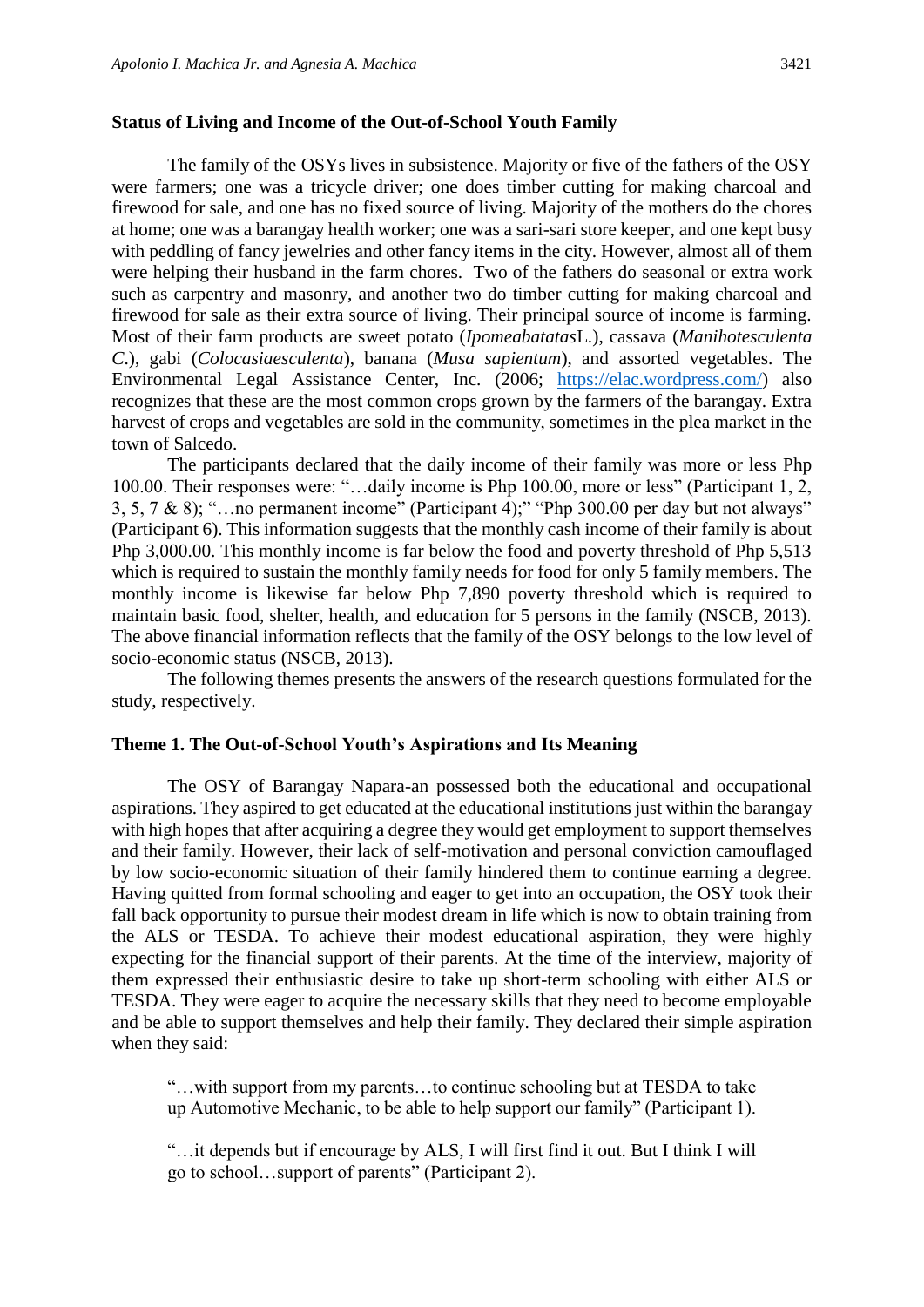"To continue schooling, to help support my family ... support from parents" (Participant 3).

"Yes, I have plans to continue schooling but first to enroll in ALS as my priority. I know how to do electrical connection and I want ALS so I can go to study at TESDA, …while there is still time I have to study, it's not good to depend on others…support coming from grandmother" (Participant 4).

"I have the plan to finish High School and finish College education but first I will study at TESDA. I want to finish Automotive Mechanic to be able to repair automobiles and motorcycles…so I can help our family…to return back the kind of help that the family has given to me. Support of my parents is needed" (Participant 5).

"This coming school year I will continue with my basic education, I will finish my schooling, with parents' support…to land a job after schooling but do not know yet what work…if ever I finished schooling and has work, I will support our family" (Participant 6).

"Has no more plan to go to school (was the first answer). But after presenting a scenario and mentioning about ALS the second answer was…has a plan to continue with studies…with support from my parents" (Participant 7).

"…to continue basic education and then to TESDA…with support of my parents. To study Automotive Mechanic…to be able to help our family" (Participant 8).

Not one of the OSY expressed eagerness and courage to fulfill their educational aspiration by themselves. They were just waiting for their parents to get them to proceed with their aspirations. In short, the OSYs of Barangay Naparaan lacks personal disposition and conviction. They failed to make personal resolutions to achieve what they want to become. They have not fully understood that the cause of their difficult socio-economic status quo is because of the lack of willingness to transform for the better. Thus, the fulfillment of their aspiration has to be initiated not by somebody else but by themselves. This finding is opposed to McClelland's need theory, because in this finding the youth do not possess the strong drive, or else there was no strong power motivator in the family to drive them to pursue their aspiration. This finding is likewise contradicting to the finding of Tafere (2015) because he found that youth possess the conviction that they can achieved what they have aspired for because aspiration can provide for them a strong source of motivation.

On the part of the parents, while NCVER (2003) emphasized that they exert critical influence on their son's or daughter's aspirations and achievement, and while the theoretical assumptions of Maslow, McClelland and other need theorists suggest prioritization of needs as a mitigation of impinging economic resources scarcity and multiplicity of preferences, helping the son or daughter to achieve aspiration was not the preference, need, or priority of the parents. Had it been the priority of the parents, it would have been taken as the basis of their being motivator for their children to proceed schooling despite all odds; the basis for their strong motivation and encouragement in bringing into the family more economic resources to support the schooling of their children; it would have been the reason for the parents to do more sacrifices to the point of dropping from the "flying school" or cock fighting, in the case of the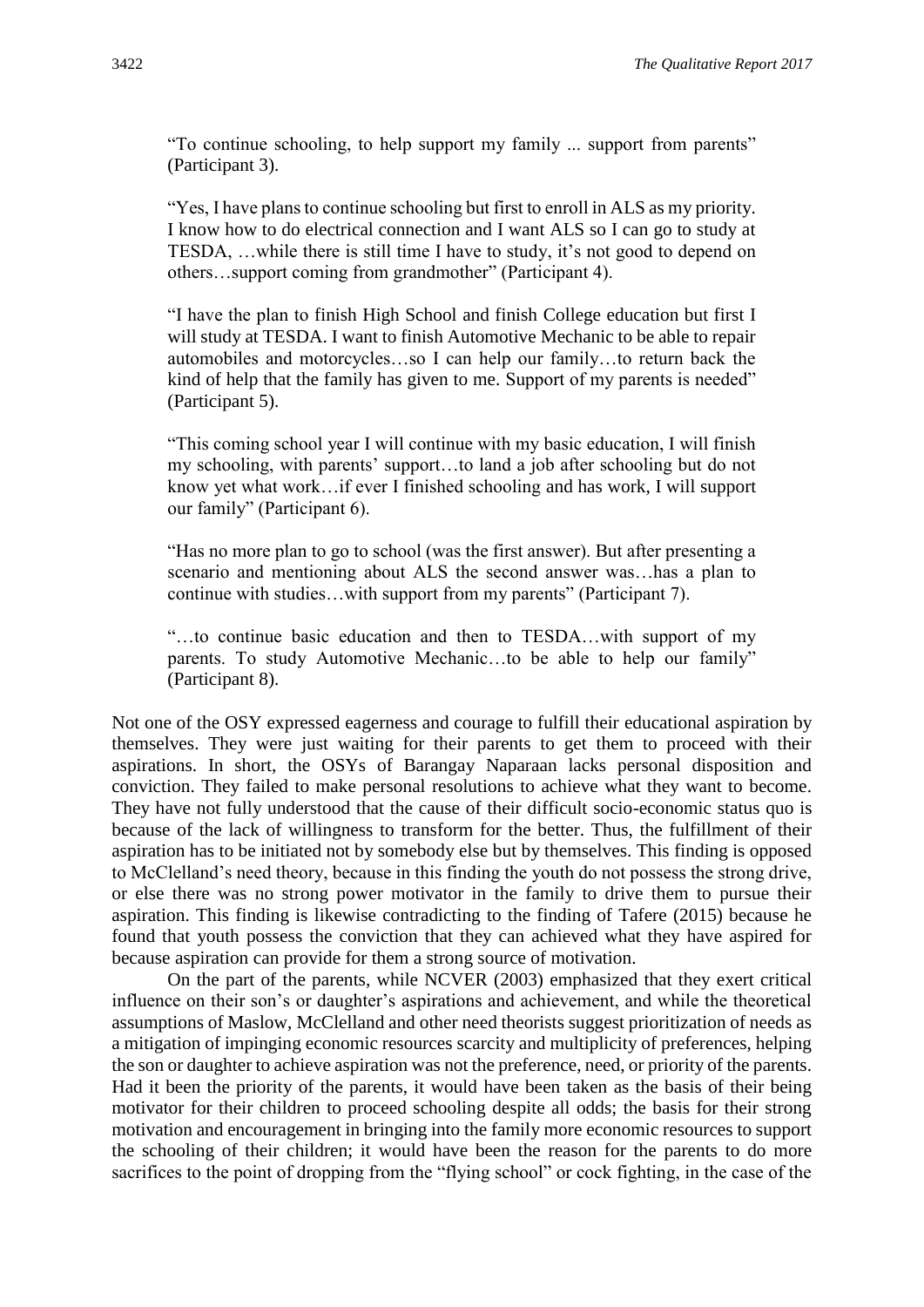fathers; and it would have been the concrete reason for never allowing or permitting their children to quit from earning a degree.

Nevertheless, as the OSYs expressed their aspirations, they are never hopeless in their desire to bring positive transformation into their life, as they bring within themselves the promise to be liberated from the crisis due to low socio-economic condition, and they initiated a resolve to get out from the poverty trap and live with their family a life that is more or less above the food and poverty threshold.

It can be deduced from the foregoing information that for the OSY of Barangay Naparaan, aspiration means possessing two significant virtues in life; one is the virtue of patience, for being able to wait for the right opportunity and not losing hope that someday they will be able to achieve their aspiration like their classmates and friends, who are now providing for them the inspiration, influence and perhaps pressure to move on. Another is the virtue of trust, for never being doubtful of the capacity of the parents to handle concerns in the family amidst socio-economic crisis. This virtue of trust means reminding the parents and would-be parents that educating their children, which is equivalent to shaping their bright future, is a serious responsibility which is entrusted to them by their children. It means giving the children the best opportunity to grow productively as an asset of the family and society. It means allowing them the enjoyment to live a better life. This virtue of trust could also mean trusting in someone else parental-like assistance toward achieving their aspiration.

Hopefully, should the OSY make their aspiration to the finish line, jobs would be available for them, unlike what unemployment brings to most of the degree holders of today, so that their ambition in life to serve themselves and their family shall be attained.

#### **Theme 2. Socio-Economic Situation and Aspiration**

Five out of eight or majority of the participants confessed that lack of financial support was the principal reason for quitting from formal school. This principal reason is documented in the responses of the participants, as follows:

"I quit from schooling because of lack of daily allowance" (Participant 1).

"My parents were hard up in supporting my schooling" (Participant 3).

"I got lazy to go to school because nobody supported regularly in my studies. It was my grandfather who gave regularly my daily allowance for my schooling. When he died, I got lazy to go to school for nobody provided me regular support in my studies" (Participant 4).

"Sometimes I do not have something to eat. It was better for me to work so I will be able to eat, and keep busy working in the motorcycle repair shop where I am now into as helper" (Participant 5).

"Due to lack of daily allowance, I seldom go to school, and because of that I finally quit from formal schooling" (Participant 8).

For the other three participants, the reasons for quitting from formal schooling were lack of personal interest and lack of personal commitment. The participants' remarks were as follows:

"I don't know what happened. It was my personal decision to quit. My parents wanted me to go to school always but I really don't like. I decided not to go to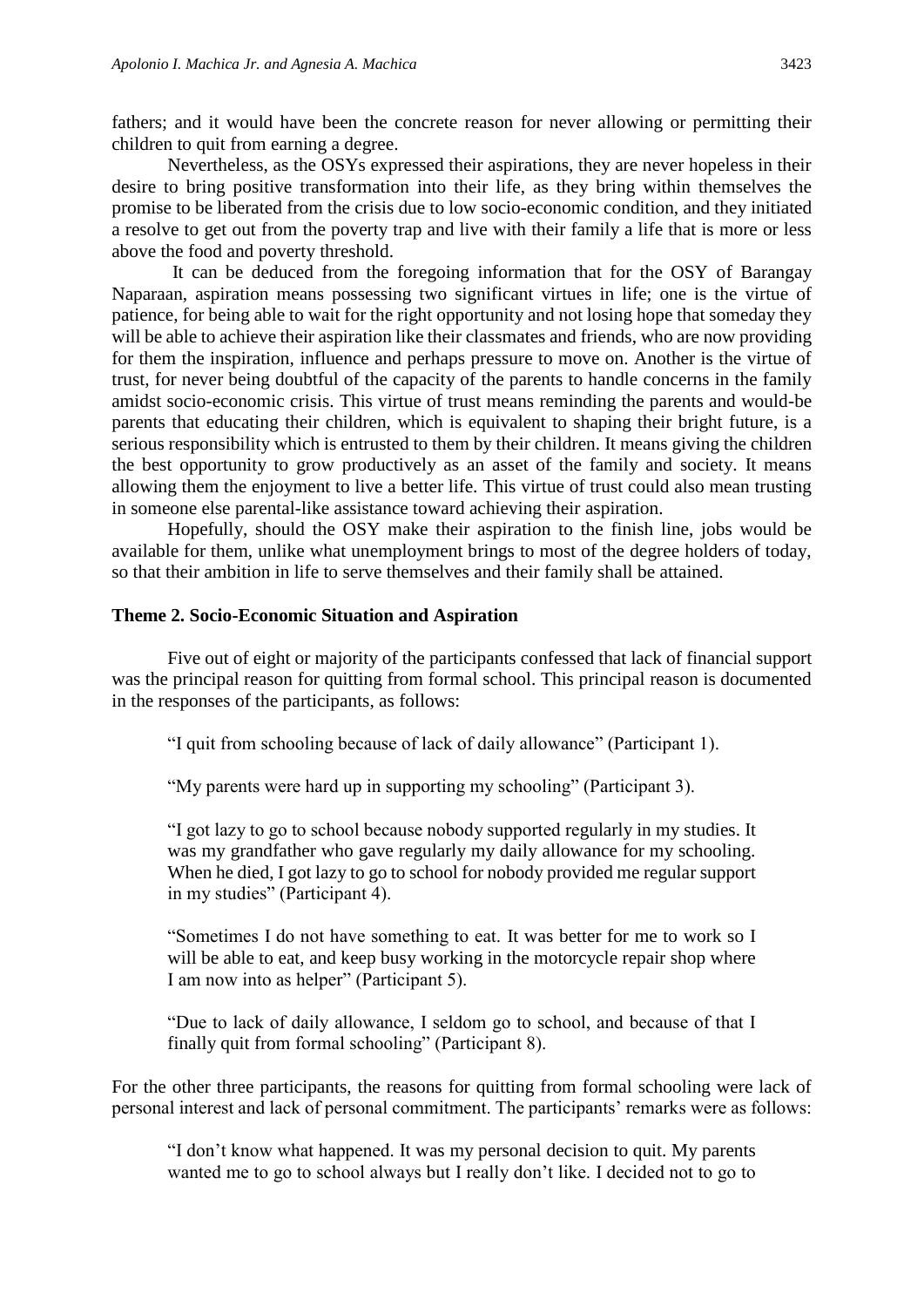school anymore. It was a personal choice. I did quit for reason of my own" (Participant 2).

"I had three back subjects, and I became lazy, and I no longer got interested to continue schooling" (Participant 6).

"I associated with friends who cut classes and who are not interested in going to school" (Participant 7).

It appears from the majority of the responses that low socio-economic condition has caused the youth to drop out from school. It was the culprit in closing their access to the doors of the formal school, and it brought them to the dawn of uncertain future. The low socio-economic condition of the family has failed them to achieve their aspiration. It has halted them to pursue the kind of education or training required to become the financial provider of their family. It likewise failed them to transform into a productive member of the society.

But taking a closer look at the responses, the researchers had the intuition that low socio-economic condition is not the culprit that halted the youth's educational aspiration. Lack of daily allowance or lack of financial support is far different from absence of daily allowance or financial support. There is actually support to them by their parents. What bars the OSY to achieve aspiration is their lack of self-motivation and personal conviction which is induced by passivity or "bahalana" attitude. The researchers are firm in their belief that these OSY of Barangay Napara-an are just at par in terms of socio-economic condition with other youths in the nearby barangays whom the researchers constantly see walking to and from Eastern Samar State University to attend classes regularly. There are a lot of success stories featuring poverty stricken youth who meet with success through strong personal motivation and determination. Basically, it is a matter of setting high motivation and sacrifice to achieve an ambition or aspiration. This finding is opposed to the finding of Tafere (2015) and Macionis (2007) stating that low socio-economic status or poverty defines the decision of the youth to leave the school.

#### **Theme 3. Community Support and Inspiration**

The guide from whom the OSY took their aspirations were their friends, most of them were their classmates who have already obtained college degree. The OSY recognize the success that their classmates have attained, and so they are idolized for attaining success in life and also because of envy. Nobody of the OSY mentioned anyone of their parent as an idol, or any successful and financially established person in the community. As claimed in the NCVER (2003), the parents are expected to be their role-incumbent significant others, who have influence and authority over them. Instead, the OSY identified their friends as their inspiration guide. And while it is true that the parents have the influence on their son's or daughter's aspiration, as found in the study, the parents had offered nothing worth inspiring for their children, specifically on the aspect of educational attainment and socio-economic status. Perhaps, respect to parents and elderly, had this virtue been infused in their family culture.

The following were accounts stating that the participants got inspiration from or have idolized their friends, thus they said:

"I envy my former classmates who have now graduated from their College studies…but they still recognize me as their former classmate in the Elementary grades. Now I idolize them" (Participant 2).

"…my friends who have finished schooling" (Participant 3).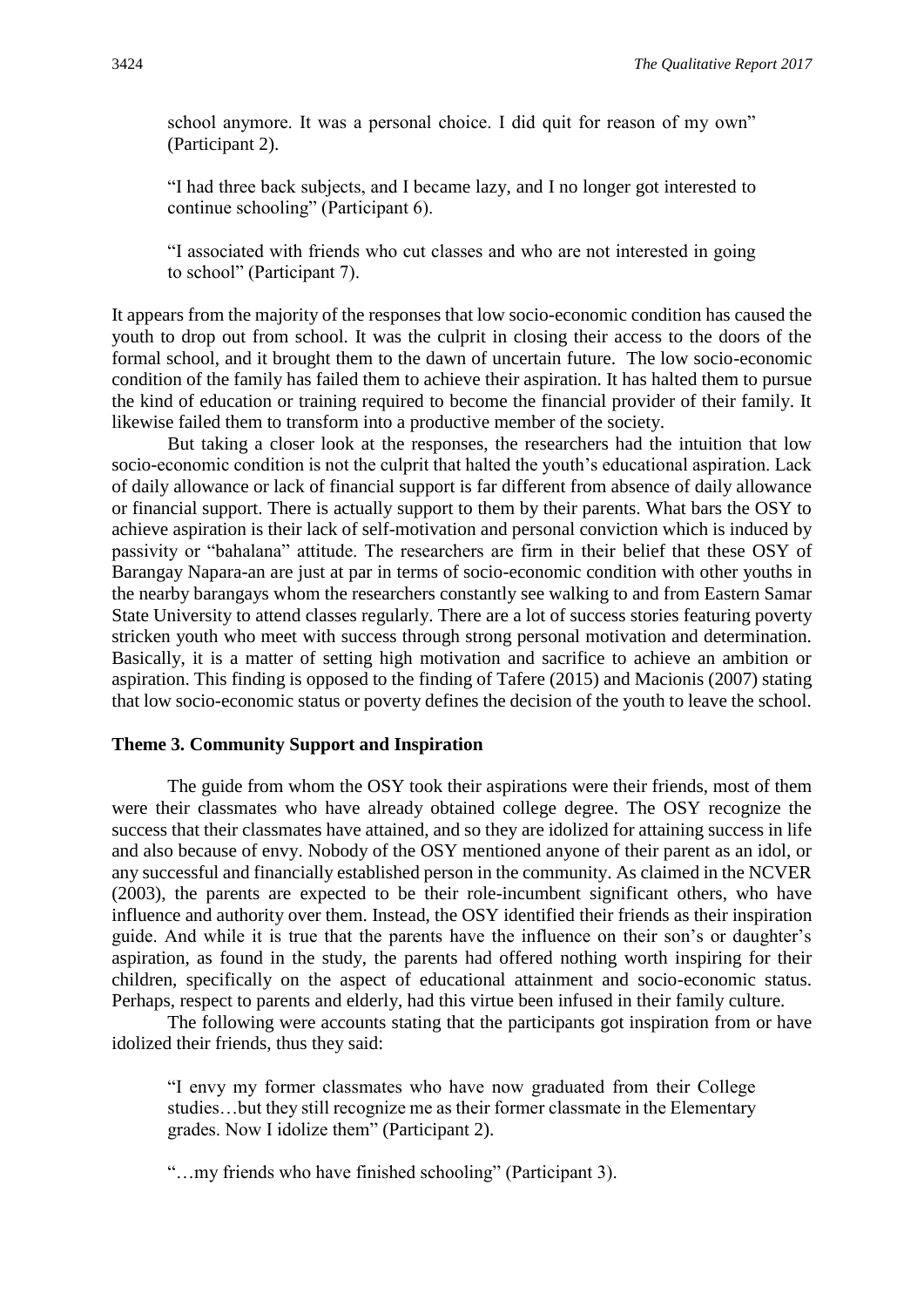"…a friend and a barkada who has already finished schooling" (Participant 4).

"…my classmates who have finished their schooling" (Participant 6).

"I idolize my friends who have finished their studies" (Participant 8).

One OSY, however, was inspired by his brother and he is wishful that he be like him someday. When asked of his aspiration model, he responded "my elder brother, a driver of a delivery van of a private company in Tacloban City" (Participant 1). Another one idolize her teacher who understands her situation. She said "I idolize my teacher Mrs. Tyvitina de las Sankist (pseudo name). She understands my situation" (Participant 7). The other participant has no inspiration guide, and he said, "None, I have no ambition model. It is my own ambition" (Participant 5).

Despite being a school dropout, the OSY were not discouraged of their situation, as to them it is not yet the total eclipse of their life. They could still compare themselves with their classmates and friends and this means that they too can achieve their goal someday. Their classmates and friends are serving as their solar lights for their shaded aspiration path, and because of them, they are not hopeless to follow these inspiring lights in traversing their shaded road of aspiration, hopeful that there will always be inspiring solar lights throughout their journey to attain aspiration.

Aside from getting encouragement and inspiration from the role or aspiration models, the OSY can avail of existing community support in terms of the educational opportunities being offered by the BALS and TESDA. BALS takes care and promotes the basic education needs of the OSY. In the study area, the ALS Coordinator and the Mobile Teacher conduct classes with their student-clients in the barangay hall or at the clients' home on agreed schedules and after the completion of some sort of modules, student-clients are evaluated and for those who pass are given certificate of completion.

As to the educational opportunity being offered by TESDA, OSY can avail of technical education and skills training to make them employable and competitive labor force. There are two TESDA schools in the province. The one near the study area offers skills training related to agriculture, vehicle driving and automotive mechanics. The other one at a further distance offers training on computer servicing and computer literacy. Student-clients of TESDA are free of tuition fee but they have to shoulder their board and lodging and miscellaneous expenses. Successful completion of the skills training enables the student-clients to earn certificate of completion.

In the study area, Local Government Units and NGOs or INGOs are not involving much the OSY in their capability trainings as these institutions are concerned more on livelihood development, sustainability and empowerment trainings for the heads of the household or family, and organization empowerment. However, their activities related to Disaster Risk Reduction and Management involves everyone in the community, including the OSY.

#### **Conclusion**

The OSY of Barangay Napara-an make a reflection on the kind of parents or on the family who took the responsibility to rare and nurture them. They possess the kind of education which is almost similar with their parents who were OSY, too. These OSY possess both educational and occupational aspiration; the former would prepare them to get employment or occupation. However, they lack self-motivation and personal conviction to pursue their aspiration. They are tied to passivity or "bahalana" attitude. While all of them have very high hope that they can achieve their aspirations with the financial support from their parents, it is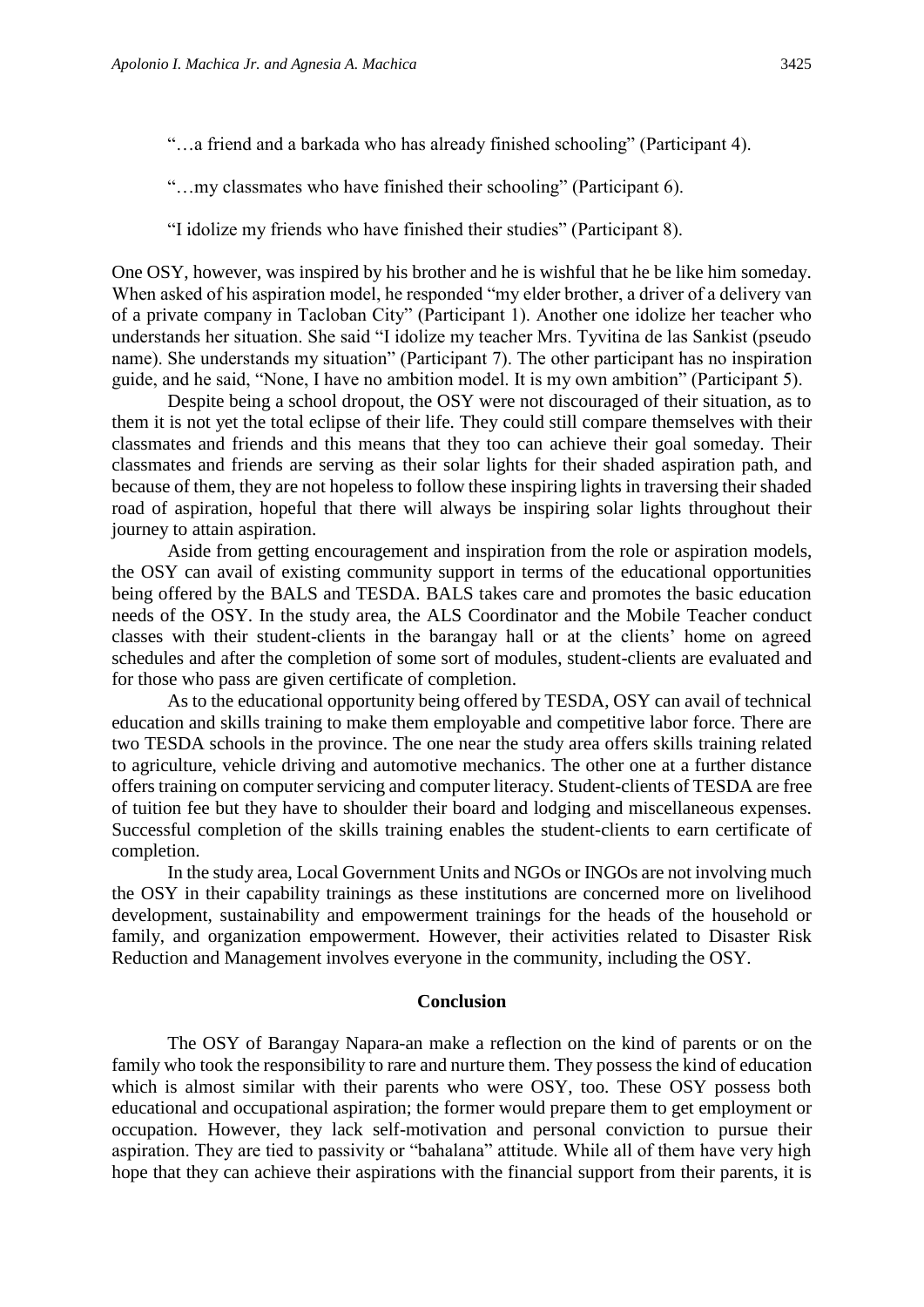noted outright that due to the low level of socio-economic status of their family, this expectation of financial support from parents would not be possible. There must be positive transformation in their personal values and that of their parents, sufficient enough to achieve their aspiration.

Aspiration to the OSY means having patience and trust. Patience, for being able to wait for the right opportunity and not losing hope; and trust, for never being doubtful of the capacity of someone particularly the parents to handle concerns in the family amidst socio-economic crisis. This virtue of trust could also means trusting in someone else's assistance toward achieving aspiration.

This study concludes that OSY or school dropouts in Barangay Napara-an is intergenerational, or much likened to ancestral inheritance due to lack of self-motivation and personal conviction of the youth. This personal limitation can paralyze even the rich to pursue aspiration in life. It stops them to find ways and means to achieve what they are aspiring for. A tolerable socio-economic condition is somehow needed to back up the pursuit of aspiration. With lack of self-motivation and personal conviction coupled with low socio-economic status, the same cycle of condition in the barangay is expected to continue to produce and produce a ballooning number of OSY, unless such situation is mitigated. Even if there will be schools and skills-training institutes within the OSY's doorsteps without a positive transformation in the OSY personal values coupled with value resetting and prioritization in the family, the OSY of Barangay Napara-an will persist and these OSY shall always be wrapped with aspirations that will forever remain to be a confused dream.

The persistence of OSY in Barangay Napara-an, Salcedo, Eastern Samar, could be the same phenomenon in other rural places of our country and in other developing countries of the world, beset with similar conditions and circumstances.

#### **Recommendation**

On the basis of the findings of the study, the following recommendations are offered:

- 1. The need for an intervention from a public or private entity, to transform the mindset of the OSY and the parents to become a person with high selfmotivation and with high personal conviction to attain self-help and selfresponsibility to achieve self-abundance, or an intervention to transform the existing rural human capital and available material and economic resources into socio-economic abundance. Along with this context, the Extension Unit of the Eastern Samar State University Salcedo Campus can start to organize and conduct seminar or workshop on reorientation of life priorities and setting of higher life values for the OSY and their parents. Paradigm shifts in their life is necessary to prevent them from being permanently immersed to their existing way of life. This will require the participatory roles and support from ESSU administration, DepEd-ALS, TESDA, Local Government units, NGO or INGO and other stakeholders of the same advocacy.
- 2. Considering that the OSY came from an impoverish family as evidenced by the inventory of very scanty economic resources in the family and very low monthly income which is far below the food and poverty threshold, the Chairman of the Committee on Education of the study area or barangay must play active role for the welfare of the OSY. His committee output must be to raise funds to support the OSY in achieving their aspiration. The committee must fully utilize the authority of the Barangay Local Government Unit through the Local Government Code or R.A. 7160 to enact ordinances to raise sufficient funds for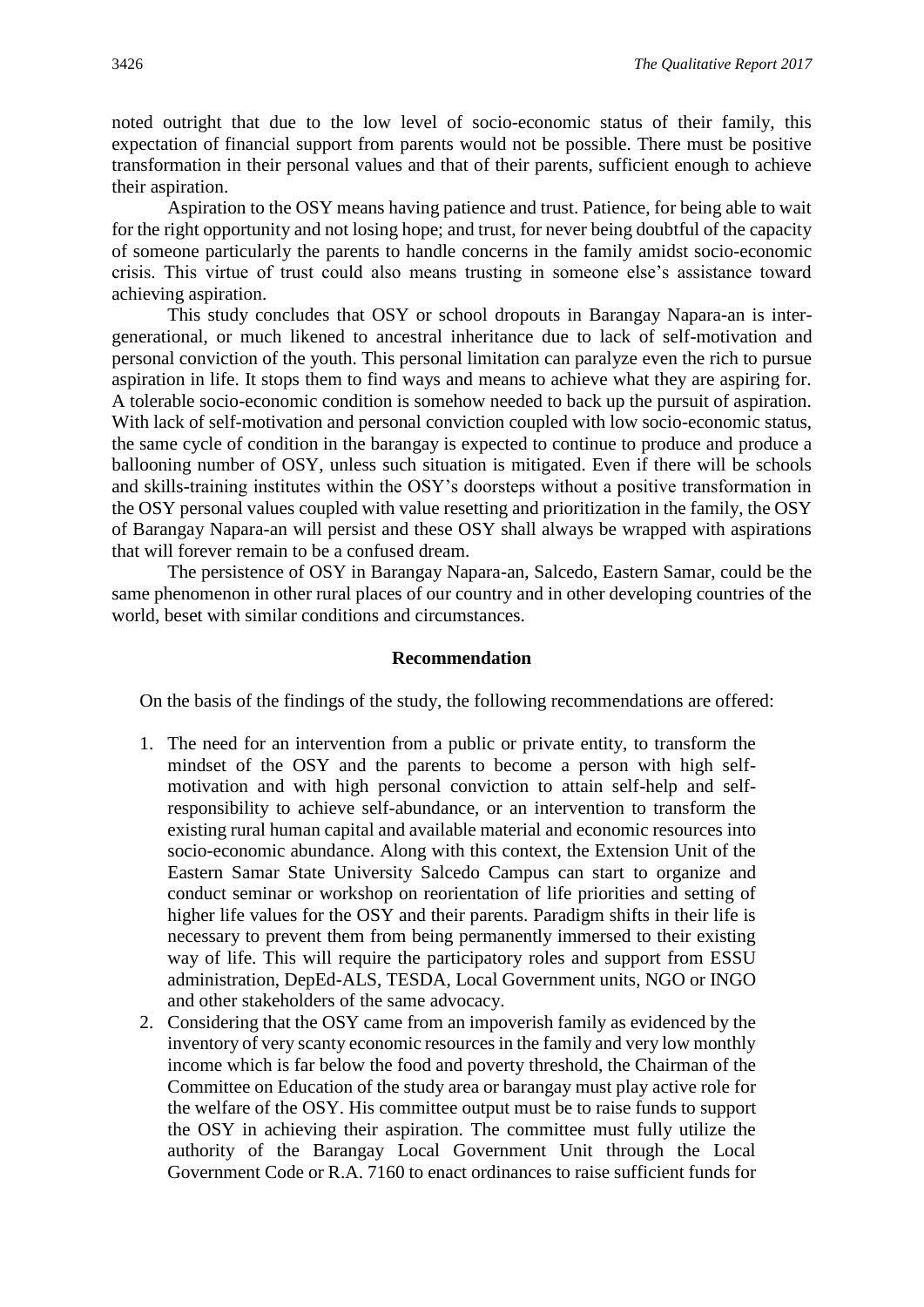the purpose. The barangay through the committee can also lobby for financial assistance from the education fund of the Municipal Local Government Unit. With funds availability, the OSY can be financially supported by the barangay in the form of scholarship grant. The barangay through the committee may likewise link with the earlier mentioned institutions for corroborated support tie-up particularly on identification, selection and educational concerns of the OSY-scholars. By this process, an OSY who is determined to achieve his or her aspiration could no longer declare that financial limitation failed him or her in fulfilling the desired ambition in life. Yuzon (2009) said that it is worthwhile to invest in human capital because it can increase the earning power of the person. Yuzon further said that to someone who is poor, the investment in human capital can be made possible with the support of a generous donor. It is important that the donor has a compatible purpose with that of the recipient. In the context of accountability, this kind of support is a social responsibility.

- 3. The need for an intervention from a public or private entity, to organize and register the OSY as a group or association. As an association, they can have a priority focus for the achievement of their aspirations and similar advocacy; will be clothed with bargaining authority, and will have the privilege of greater access for support from philanthropic organizations having parallel objectives with them. Initially, the association must strongly lobby for their advocacy and concerns with the Barangay Local Government Unit. It must serve as conduit in the realization of the various programs and activities of the barangay. It could even provide labor and services to cater a need for such in the community, or of a private entity in exchange of any support for their advocacy. Then, the association must expand its linkage with benefactors like their successful and financially-able classmates, friends, and NGOs, also to be able to raise support for their advocacy.
- 4. The need for an intervention from a public or private entity, to alleviate the socio-economic status of the family, and consequently the barangay. The parents who are still in their middle age must be empowered to be able to create a positive change in the socio-economic status of their family. They must be offered with technical support and seed money altogether with livelihood education and training to incubate them into self-sufficient, economically productive, and environmentally concerned citizens. Livelihood education and training must strengthen their self-discipline to become committed to uplift their family into economic prosperity; must focus on efficient cash flow management; thriftiness, savings and investment, and consumption decisions appropriate for low fixed-income earners. Values re-education as a substantial part of the livelihood education and training for parents is highly recommended because parents are the role models of the family and of the society; they can make or unmake self-abundant and progressive families in the society. Without this intervention of re-educating the parents, and without self-discipline and strong personal will of the parents for a genuine socio-economic reform in the family, any form of technical and financial assistance will have no significance, like what had happened with the numerous assistance given to them by the government and non-government foreign and local organizations after the onslaught of Super Typhoon Haiyan, wherein cash receipts of the family from the cash-for-work privileges intended for their socio-economic amelioration were more used up in the regular drinking and gambling sessions rather than its intended purpose.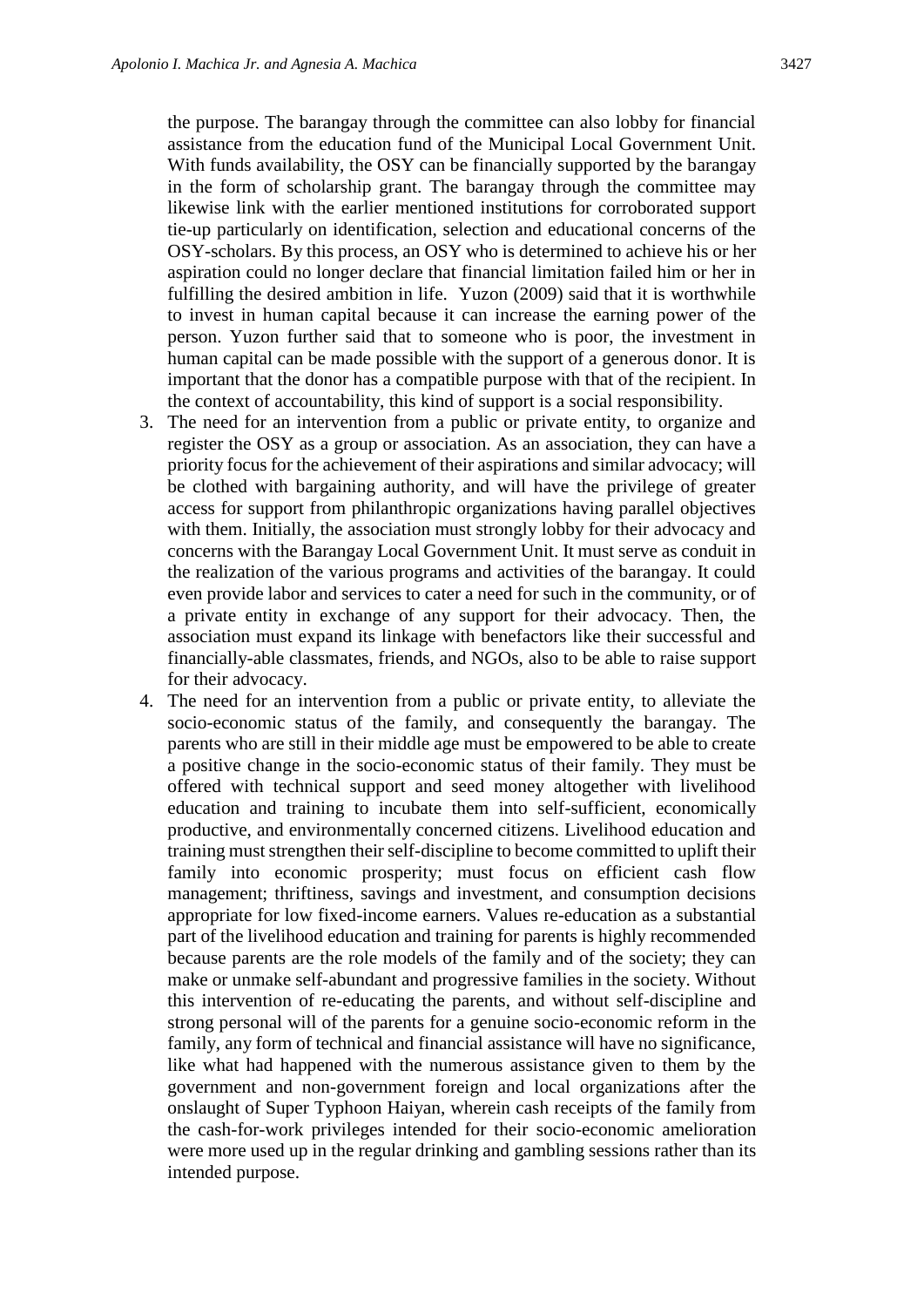- 5. The ALS and TESDA having been identified by the OSY to be their next learning destinations must be ready to motivate, hold and provide them with life-long education and employment opportunities as fulfillment of their simple aspiration in life.
- 6. A qualitative study may be conducted to explore the Success Accounts and Stories of OSY amidst low socio-economic condition, to be able to offer other OSY with flying inspiration.
- 7. A quantitative study on the same problem that will cover wider participants coming from the municipality may be conducted and come up with either synonymous or contrasting points of view with this research findings, thus be able to establish generalizations about the problem at hand. The participation of the socio-economic development stakeholders of the community may be an added focus of the study.

#### **References**

- Aspiration. (n.d.). *Collins English dictionary: Complete and unabridged* (10<sup>th</sup> ed.). New York, NY: Harper Collins. Retrieved fro[mhttp://www.dictionary.com/browse/aspiration](http://www.dictionary.com/browse/aspiration)
- Bajema, D. H., Miller, W. W., & Williams, D. L. (2002). Aspirations of rural youth. *Journal of Agricultural Education, 43*(3), 61-71. doi:10.5032/jae.2002.03061
- Baxter, P., & Jack, S. (2008). Qualitative case study methodology: Study design and implementation for novice researchers. *The Qualitative Report, 13*(4), 544-599. Retrieved from<http://nsuworks.nova.edu/tqr/vol13/iss4/2>
- Buraga, V. A. (2008). *Dep Ed strives for drop-out reduction.* PIA Cagayan: Retrieved from <http://www.deped.gov.ph/>
- Byun, S., Meece, J. L., Irvin, M. J., & Hutchins, B. C. (2012). The role of social capital in educational aspirations of rural youth. *Rural Sociology, 77*(3), 355-379. doi:10.1111/j.1549-0831.2012.00086.x
- Chauncey, S. (n.d.). *Motivation at a glance: An I School collaborative expectancy-value theory*. Retrieved from<https://sites.google.com/site/motivationataglanceischool/>
- Concepcion, J. (2012). Giving hope to the out-of-school youth*. Ask Go Negosyo*. Retrieved from [www.philstar.com/business/770899/giving-hope-out-of-school-youth](http://www.philstar.com/business/770899/giving-hope-out-of-school-youth)
- Fernandez, R. C. E., & Abocejo, F. (2014). Child labor, poverty and school attendance: Evidences from the Philippines by region. *CNU Journal of Higher Education, 8,* 114- 127.
- Gayo, J. T. (1990). *A comprehensive educational scheme for Eastern Samar* (Unpublished doctoral dissertation). Divine Word University of Tacloban, Tacloban City, Philippines.
- Gemici, S., Bednarz, A., Karmel, T., & Lim, P. (2014). The factors affecting the educational and occupational aspirations of young Australians. *Longitudinal Surveys of Australian Youth*, 66, Retrieved from [https://cica.org.au/wp](https://cica.org.au/wp-content/uploads/LSAY_ResearchReport66_2711.pdf)[content/uploads/LSAY\\_ResearchReport66\\_2711.pdf](https://cica.org.au/wp-content/uploads/LSAY_ResearchReport66_2711.pdf)
- Guilbert, J. M. (2005). Value formation in a technical school of a catholic university. *Science and Religion: Global Perspectives*. Retrieved from <http://www.metanexus.net/archive/conference2005/pdf/guibert.pdf>
- Haas, T. (1992). *What can I become: Educational aspirations of students in rural America.* Retrieved from<https://eric.ed.gov/?id=ED345931>
- Kingking, G. R. (2011). Alternative learning system: The other side of education. *The Modern Teacher, 60*(4).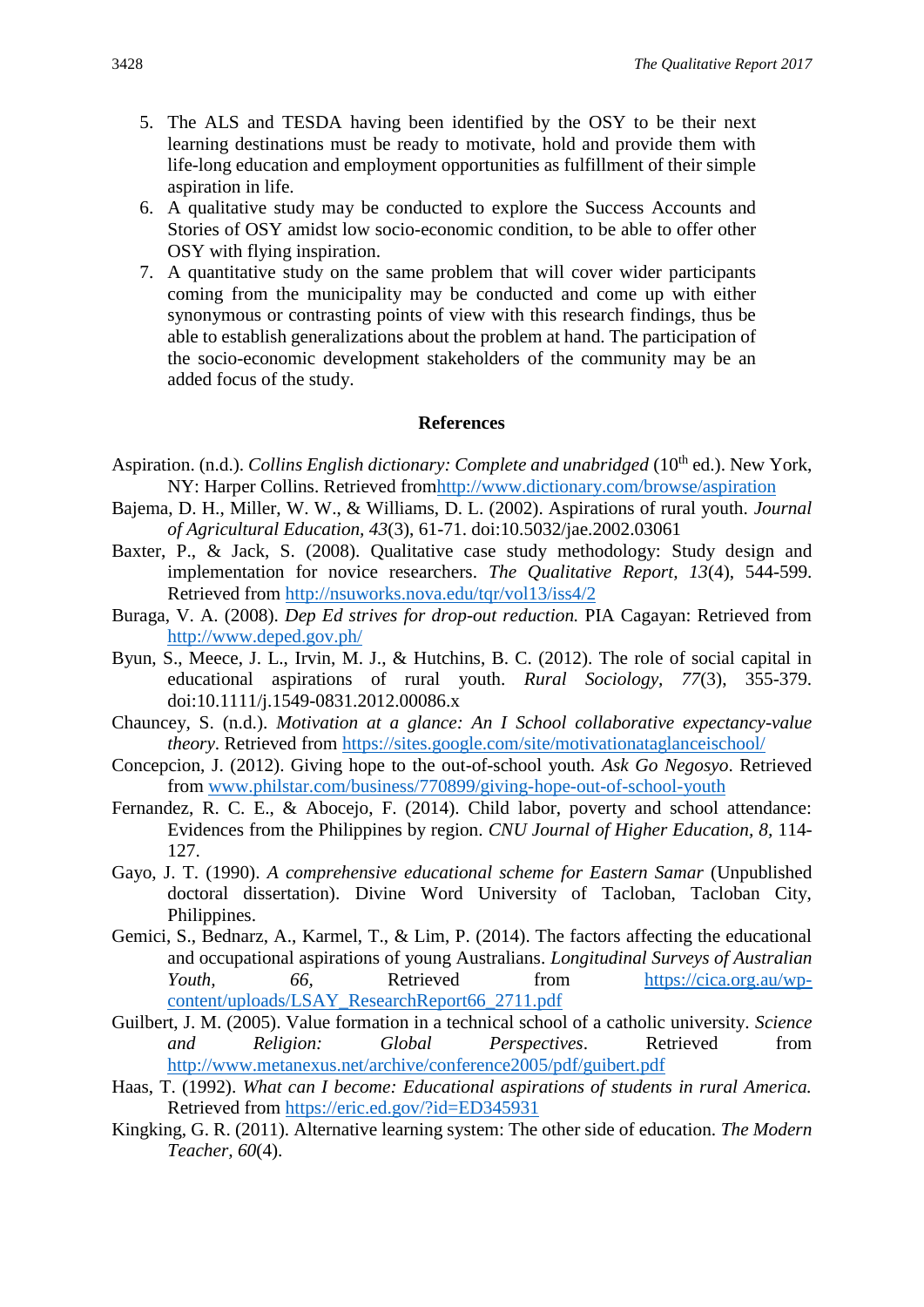- Leavy, J., & Smith, S. (2010). *Future farmers: Youth aspirations, expectations and life choices.* Retrieved from the state of the state of the state of the state of the state of the state of the state of the state of the state of the state of the state of the state of the state of the state of the state of the state of [http://citeseerx.ist.psu.edu/viewdoc/download?doi=10.1.1.360.7495&rep=rep1&type=](http://citeseerx.ist.psu.edu/viewdoc/download?doi=10.1.1.360.7495&rep=rep1&type=pdf) [pdf](http://citeseerx.ist.psu.edu/viewdoc/download?doi=10.1.1.360.7495&rep=rep1&type=pdf)
- Lorenzana, C. C. (2003). *Management theory and practice* (Rev. ed.).Manila, Philippines: Rex Book Store.
- Macionis, J. J. (2007). *Sociology* (11<sup>th</sup> ed.). Burgin, KY: Pearson Prentice Hall.
- McClelland, D. (1961). *McClelland's human motivation theory or learned needs theory.* Retrieved from [https://www.mindtools.com/pages/article/human-motivation](https://www.mindtools.com/pages/article/human-motivation-theory.htm)[theory.htm](https://www.mindtools.com/pages/article/human-motivation-theory.htm)
- Mercado, R. C. (2009). Managing through values the cooperative way. *Philippine Journal of Labor and Human Relations, 29*(1-2).
- Municipal Environment and Natural Resources Office. (2016). *Cadastral information*. Naparaan, Salcedo, Eastern Samar.
- National Center for Vocational Education Research. (2003). Youth values, attitudes, perceptions, and influencers. In P. Sacket & A. Mavor (Eds.), *Attitudes, aptitudes, and aspirations of American youth: Implications for military recruitment* (pp. 149-189). Washington DC: The National Academies Press. Retrieved from [www.nap.edu/read/10478/chapter/8](http://www.nap.edu/read/10478/chapter/8)
- National Statistical Coordination Board. (2013). *Despite rise in the number of families, extreme poverty among families remains steady at 1.6 million in 2012*. Retrieved from [https://psa.gov.ph/content/despite-rise-number-families-extreme-poverty-among](https://psa.gov.ph/content/despite-rise-number-families-extreme-poverty-among-families-remains-steady-16-million-2012)[families-remains-steady-16-million-2012](https://psa.gov.ph/content/despite-rise-number-families-extreme-poverty-among-families-remains-steady-16-million-2012)
- Office of Student Affairs. (2016). *List of youth in the municipality of Salcedo*. Eastern Samar State University Salcedo Campus, Salcedo, Eastern Samar.
- Philippines Institute for Development Studies. (2009). *Non-formal education in the Philippines.* Retrieved from<http://education.stateuniversity.com/>
- Schaeffer, D. (2000). *Defining moments: When temptation and opportunity merge*. Grand Rapids, MI: Discovery House Publishers.
- Tafere, Y. (2015). Educational aspirations of students in developing world: Evidence from Ethiopia. *Our Journal Aspirations in Action*. Retrieved from <http://qisa.org/journal/article.do?id=12>
- Teodosio, V. A. (2010). Community participation through cooperative in addressing basic services: The Philippine experience. *Philippine Journal of Labor and Industrial Relations, 30*(1-2).
- Tran, N. (2014). *What is self-determination theory?* Retrieved fro[mhttps://positivepsychologyprogram.com/self-determination-theory/](https://positivepsychologyprogram.com/self-determination-theory/)
- Villegas, B. M. (1991). *Guide to economics for Filipino* (4<sup>th</sup> ed.). Manila, Philippines: Sinag-Tala Publishers.
- Viray, E., Jr., Marcelino, R., Bato, J., & Bautista, A. C. (2015). *Principles of economics (with taxation and agrarian reform) simplified*. Manila, Philippines: National Book Store.
- Wa-Mbaleka, S. (2016). *Training on qualitative research* (Seminar handouts). Eastern Samar State University Salcedo Campus, Salcedo, Eastern Samar.
- Will, D. (2005). *Value formation and instilling good behavior.* Retrieved fro[mhttp://www.articlebiz.com/article/81626-1](http://www.articlebiz.com/article/81626-1)
- Yuzon, I. A. F. (2009). Strategizing corporate social responsibility through education and training. *Philippine Journal of Labor and Human Relations, 29*(1-2).